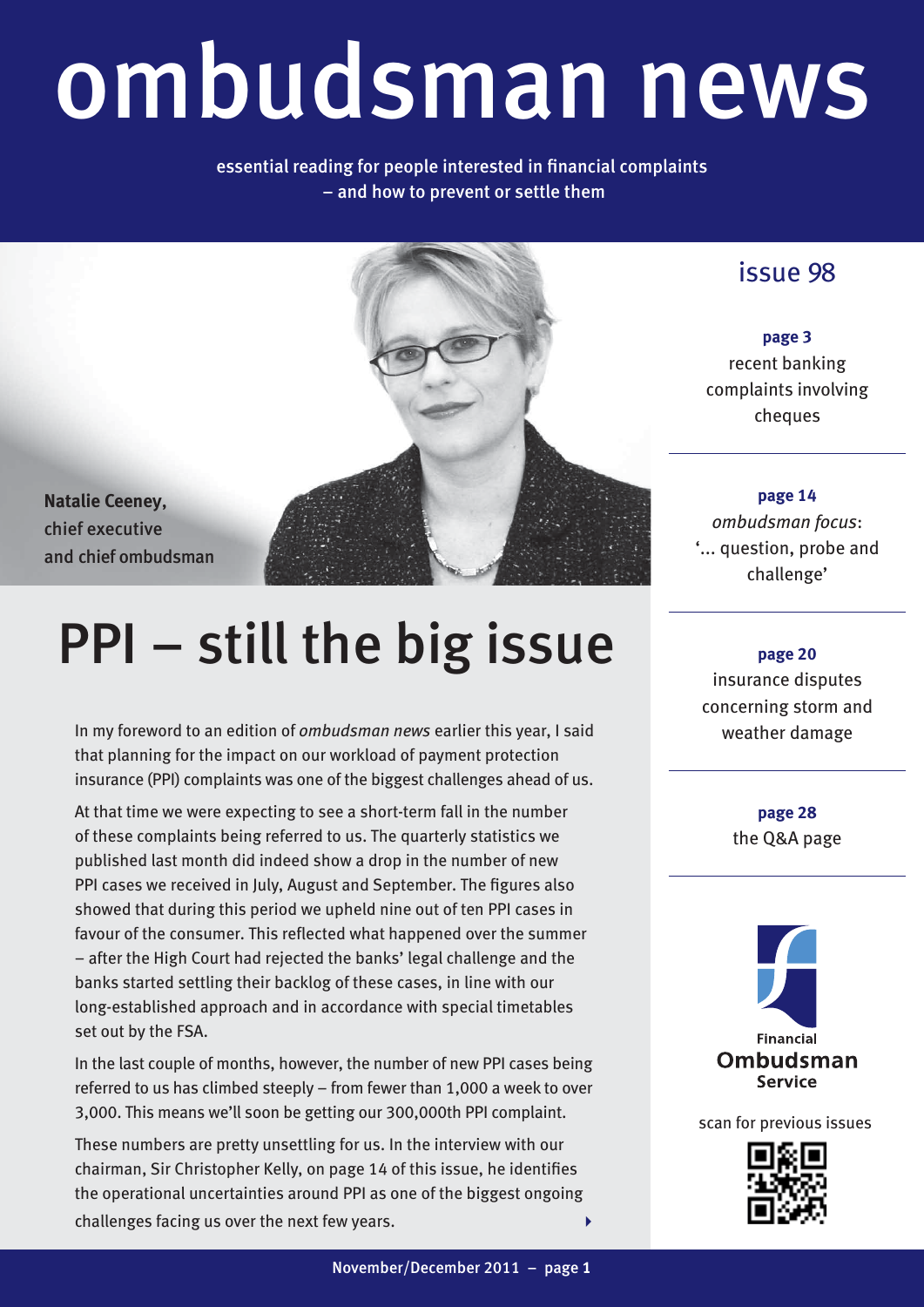So it's hardly surprising that the impact of PPI came up as an issue for debate recently, at a meeting with a group of senior industry representatives at our industry funding forum. The meeting was part of the informal exchange we have with key stakeholders to discuss complaint trends, workload assumptions and budget projections in the lead-up to our formal consultation on our *plan and budget* early in the new year.

These industry representatives acknowledged that the banks and other financial businesses had already received a million PPI complaints from consumers this year – with at least the same levels likely next year. It was unclear what direct impact this would have on the ombudsman service – in terms of the numbers that would subsequently be referred to us by consumers unhappy with the way the businesses concerned handled their complaints. A significant part of this debate concerned the impact of claims-management companies – who now represent consumers in over 80% of the PPI complaints referred to us.

A better understanding of the numbers and issues around PPI is crucial to our ability to plan ahead efficiently and gear up our operations for next year. For us, this isn't just a question of the volumes and flow of cases. It's also about how well (or otherwise) the banks and other financial businesses, as well as the claims-management companies, will themselves have dealt with those cases that are subsequently referred to us to sort out and settle.

If all this means we'll need significantly more resource and capacity to handle ever-higher numbers of PPI complaints, then we need – now – to build this into the *plan and budget* we'll be consulting on in the new year.

The High Court ruling in April gave us legal finality on the approach that businesses should take on PPI complaints. But it certainly hasn't given us operational certainty on what complaints we can expect to see at the ombudsman service – how many and when. I'd be interested in hearing your views on this, as the consultation on our budget and workload moves forward.

**Natalie Ceeney** chief executive and chief ombudsman



South Quay Plaza 183 Marsh Wall London E14 9SR

consumer helpline **0800 023 4567 0300 123 9 123** 8am to 6pm Monday to Friday 9am to 1pm Saturday

technical advice desk **020 7964 1400** 10am to 4pm Monday to Friday

switchboard **020 7964 1000**

**www.financial-ombudsman.org.uk**

© Financial Ombudsman Service Limited. You can freely reproduce the text, if you quote the source.

*ombudsman news* is not a definitive statement of the law, our approach or our procedure. It gives general information on the position at the date of publication.

The illustrative case studies are based broadly on real-life cases, but are not precedents. We decide individual cases on their own facts.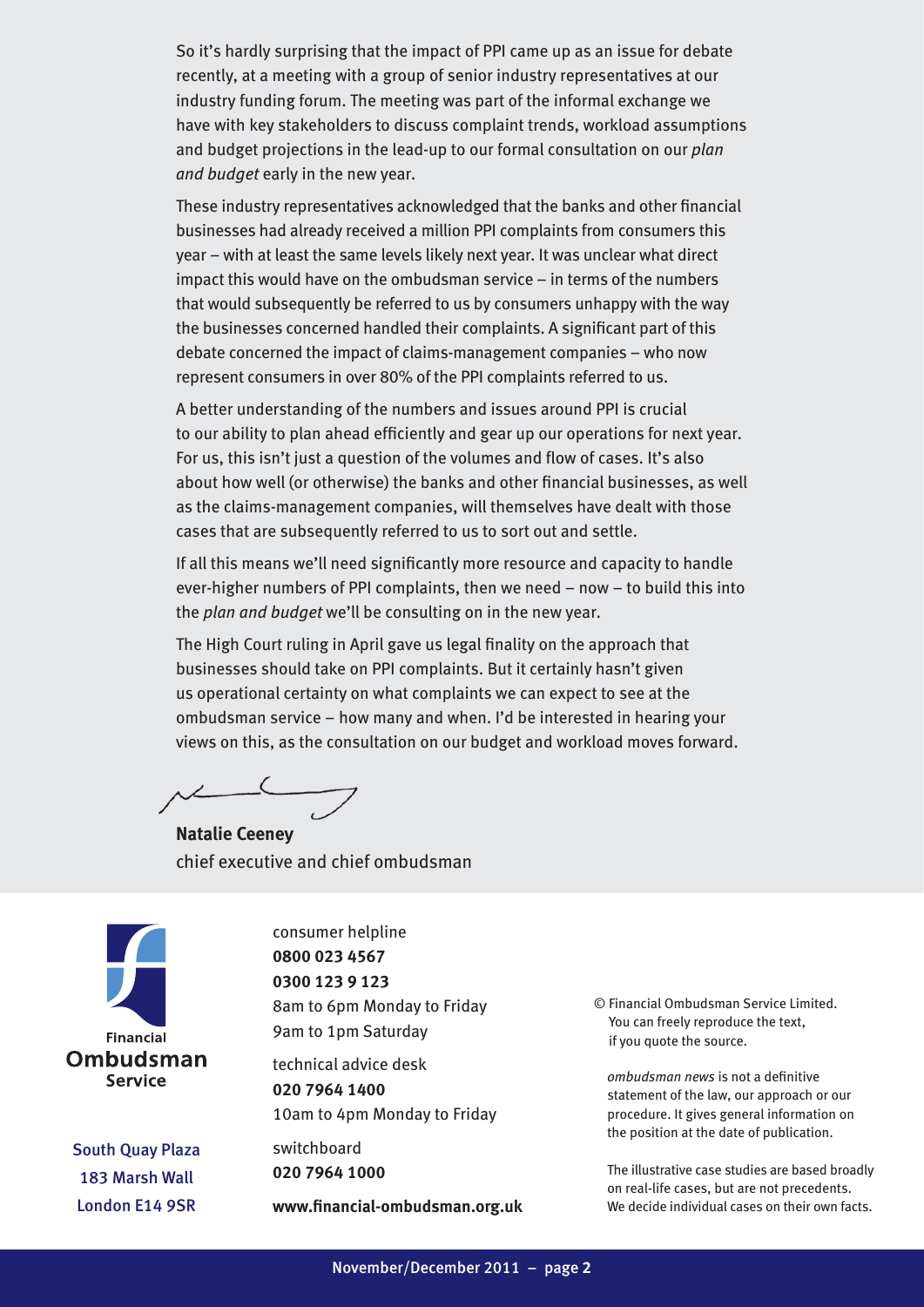# recent banking<br>complaints involving cheques

This set of case studies illustrates some of the more common types of complaint we deal with that involve cheques.

These include cases where:

- the customer complains that the bank delayed payment unnecessarily, in order to query the authenticity of a signature or amendment on a cheque – or to obtain confirmation of the intended amount;
- $\blacksquare$  the bank paid a cheque in circumstances where the consumer thinks it should not have done;
- there was a misunderstanding about whether or not a cheque had '*cleared*';
- the bank mislaid a cheque after a customer paid it in: *and*
- a customer was unhappy with the exchange rate applied to a foreign cheque that she paid in to her account.

There is more information on our website about our approach to disputes involving cheques – in the online technical resource, '*banking transfers, payments and cheques* '.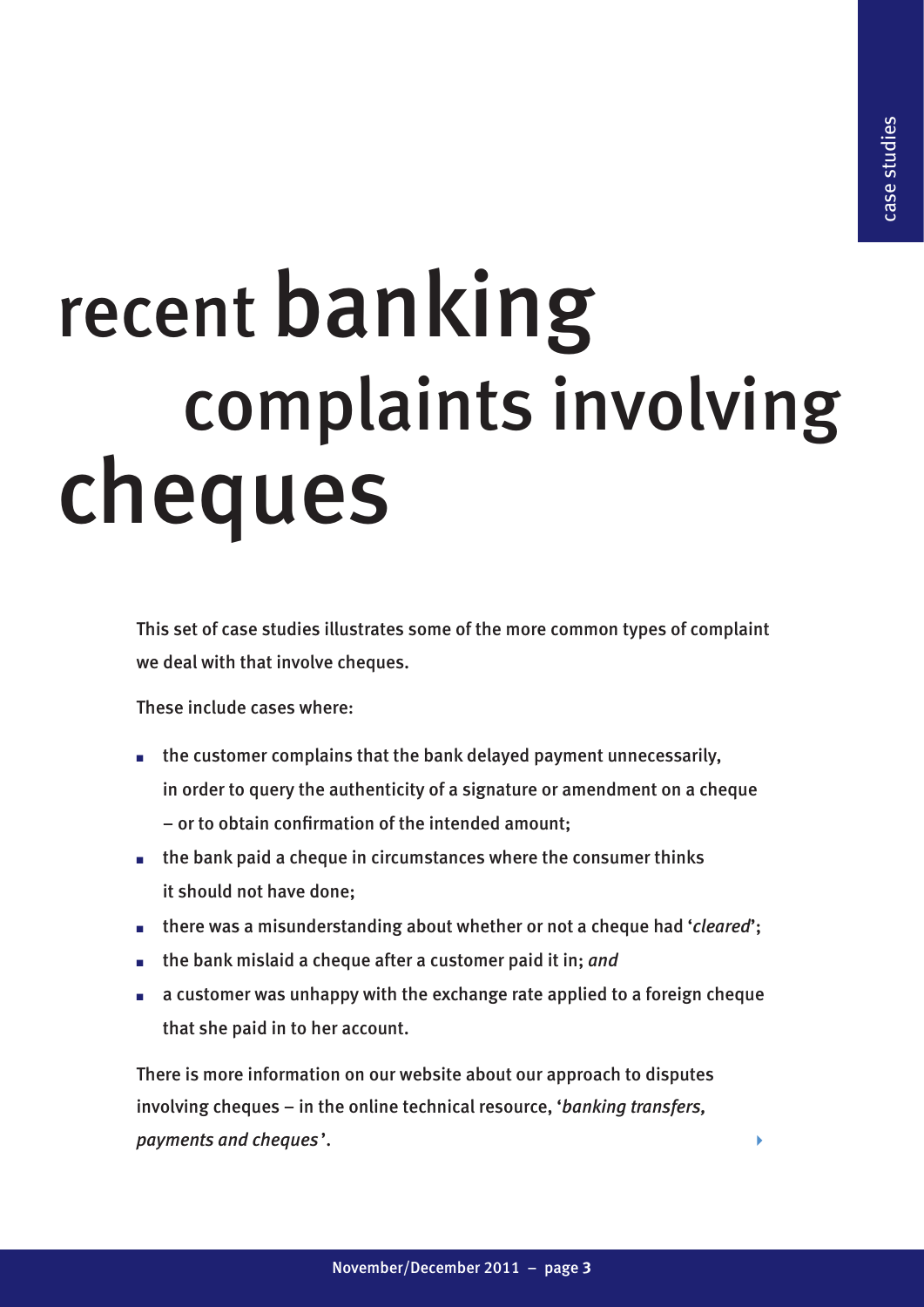### **n**  $98/1$ **consumer complains that bank should not have paid a cheque that**

**had been amended**

Mrs A was alarmed to find that her bank appeared to have mistakenly debited £5,000 from her account to pay a cheque for £500 that she had given to her daughter.

When she contacted the bank it denied having made a mistake. It sent her the cheque in question, pointing out that she had clearly entered on it, in words, '*Five thousand pounds* '. The bank also pointed out that although the amount originally entered in figures was £500, this had been amended to read £5,000 – and Mrs A's initials had been added next to the amendment.

Mrs A wanted the bank to refund £4,500 to her account. She said the bank had been '*completely in the wrong*' for failing to contact her before paying the cheque. She also said the bank should have noticed that, in addition to the '*clear discrepancy regarding the amount* ', it was '*obvious*' that the initialled amendments were not in her handwriting.

The bank did not agree that it had done anything wrong. It told her that the amount written in words on a cheque '*trumped* ' the figures and that it had paid the cheque in good faith. The bank also suggested that if she had only intended her daughter to have £500, then she should ask her daughter to pay back the remainder of the money.

Mrs A said this was not possible, as she was no longer in contact with her daughter. She then brought her complaint to us.

### **complaint not upheld**

Mrs A did not dispute that she had put '*Five thousand pounds* ' in words when she was writing the cheque. She said this must have happened because of a '*momentary lack of concentration*'. She was certain, however, that she had entered '*£500*' in numerals – and that she had not made or initialled any amendment.

We asked to see the cheque, and noted that an extra '*0*' had been added to the '*£500* ' that had originally been written in numerals. Mrs A's initials were next to the amendment. We did not agree with Mrs A that it was '*obvious* ' that the amendment and initials were not in her handwriting.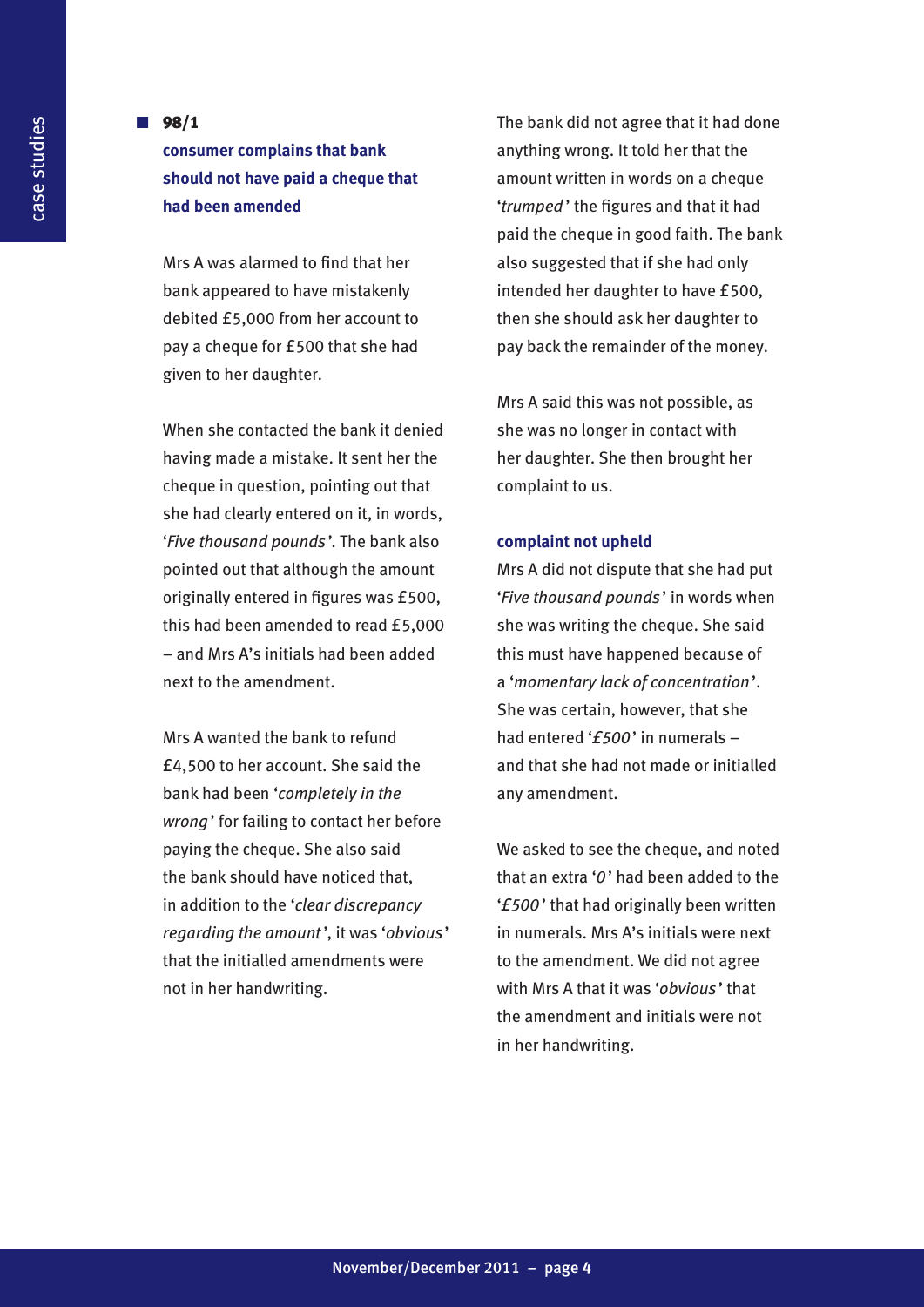### **... We explained that neither we nor the bank could '***force***' her daughter to pay back the £4,500.**

The bank was able to produce another of Mrs A's cheques, for a much smaller amount, that it had paid around about the same time without any dispute. That cheque contained a minor amendment, with Mrs A's initials. In our view those initials were very similar to those on the disputed cheque. There was certainly no '*obvious difference* ' that should have prompted the bank to query the amendment.

We were unable to conclude that it was more likely than not that Mrs A had only instructed the bank to pay £500.

We said that, in the circumstances. it had been reasonable for the bank to have paid £5,000. And we also explained to Mrs A that although we sympathised with her family difficulties, neither we nor the bank could do as she requested and '*force*' her daughter to pay back the £4,500. We did not uphold the complaint.

### **n**  $98/2$

**consumer complains of financial loss because bank delayed paying cheque while it queried the signature** 

Mr K complained to his bank after it returned a cheque for £6,000 that he had sent to his broker in order to buy some shares in a rights issue. Because of the delay before the bank finally paid the cheque, Mr K missed the deadline for applications and was unable to get the shares at a preferential rate.

On the same day that his broker told him there was a problem with his payment, Mr K got a letter from his bank saying it had not paid his cheque. The bank said it had been unable to '*verify*' his signature on the cheque as it did not have a sample signature for him. The bank added that, if the transaction was urgent, it would arrange to transfer funds by electronic money transfer, at no cost to him.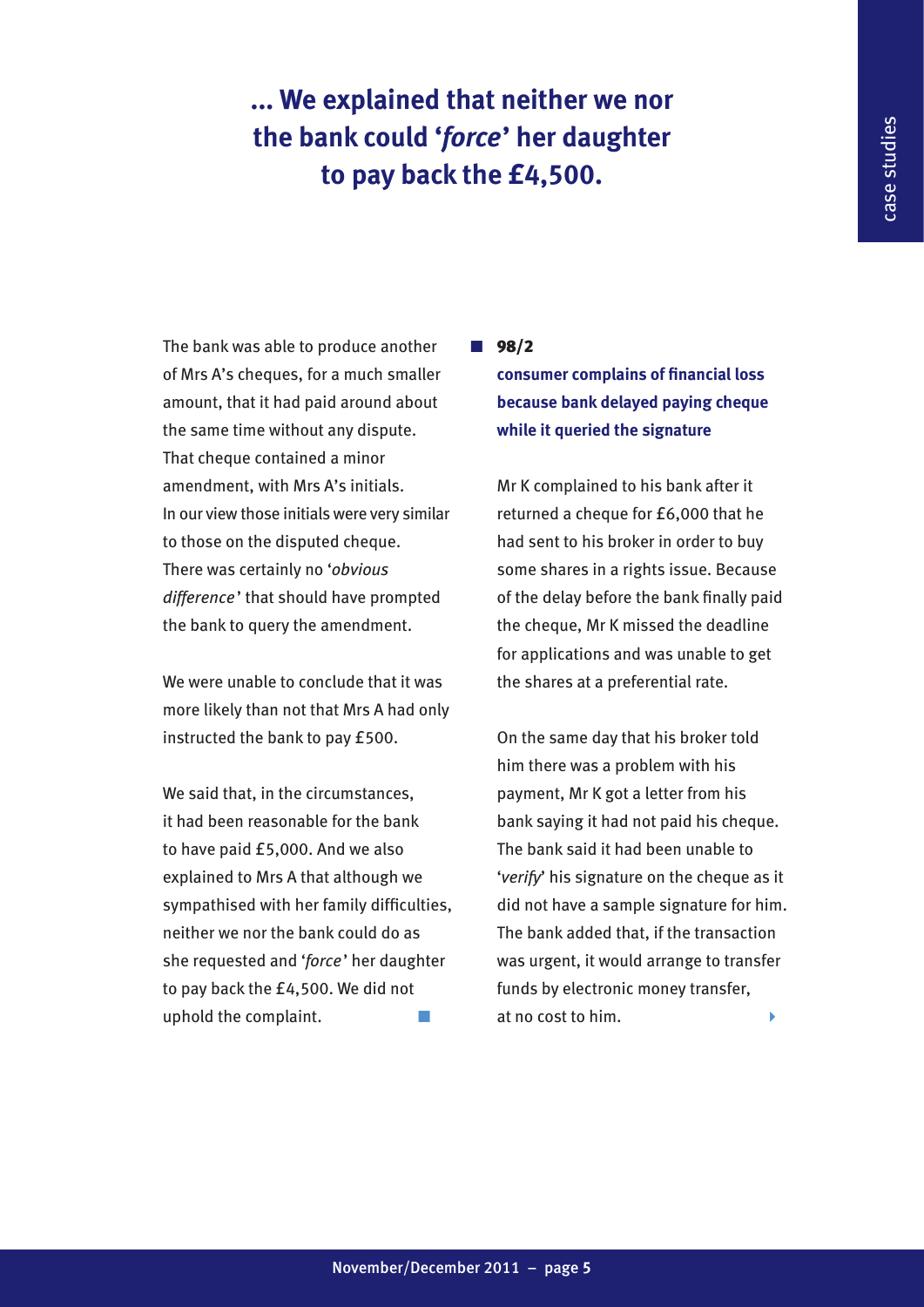### **... We said the bank should have phoned him to confirm the cheque was genuine.**

By this time, however, the cut-off date for the rights issue had already passed. Mr K's broker was eventually able to buy the shares for him on the open market. However, they cost £2,000 more than if he had been able to get them earlier.

Mr K thought the bank should '*cover this loss* ' by paying him £2,000. However, the bank did not agree. It said that if the payment had been urgent, Mr K could have taken up its offer to transfer the money electronically. Mr K then referred his complaint to us.

#### **complaint upheld**

We accepted that, in view of the sum involved, it would have been reasonable for the bank to have returned the cheque unpaid if the signature differed from the specimen copy of Mr K's signature that it kept on file.

However, that was not the situation here. The reason why the bank had been unable to verify the signature was that it did not have a copy of Mr K's signature. We asked the bank why this was. It told us that it usually obtained a specimen signature for each customer when it set up an account for them. It was unable to explain why this had not happened in Mr K's case.

We noted that the bank had written to Mr K by first-class post to tell him it had not paid the cheque. We said that, in the circumstances, it would have been more appropriate for the bank to have phoned Mr K to confirm that the cheque was genuine. We thought that if it had done this, it would have been able to arrange payment in time for his share application to meet the deadline.

We said the bank should pay Mr K £2,000 to cover his loss. We said it should also pay him £200 in recognition of the inconvenience it had caused him.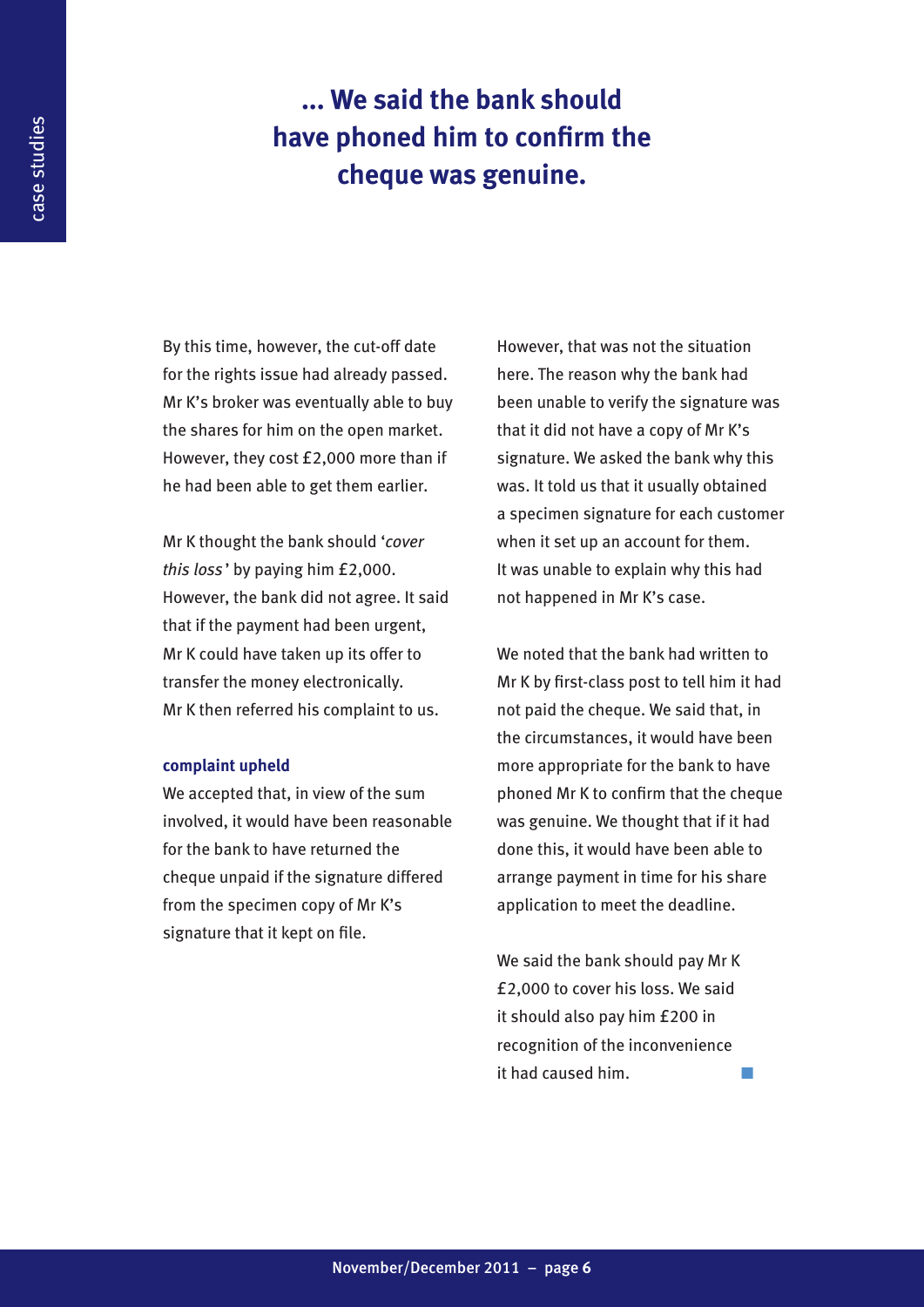**n**  $98/3$ 

### **bank returns cheque unpaid because of discrepancy between words and numbers written on the cheque**

Mr V complained to his bank after it returned – unpaid – a cheque that he had sent to one of his business clients. He had intended to pay the client £5,785 and had entered this sum correctly on the cheque, in numerals. However, when entering the amount in words he had mistakenly written, '*Five thousand seven hundred and eighty five thousand pounds*'.

Mr V subsequently complained that it had been '*entirely unnecessary* ' for the bank to return the cheque. He said his intention had been '*perfectly clear*' and that the resulting delay in payment had '*irretrievably damaged* ' his relationship with the client, who no longer wished to make use of his services.

When the bank rejected Mr V's complaint, maintaining that it had done nothing wrong, he referred the dispute to us.

### **complaint not upheld**

We could understand why Mr V felt that the bank should have processed the cheque despite the discrepancy.

But given that he had stated the sum incorrectly in words, we said it was not unreasonable for the bank to have delayed payment until it could confirm his intentions.

The bank's records showed that before it wrote to Mr V, explaining why it had not paid the cheque, it had made a number of attempts to contact him by phone. However, Mr V had not answered any of these calls, nor had he responded to the messages the bank had left on both his business and his mobile numbers, asking him to get in touch '*as soon as possible* '.

We asked Mr V if he had any evidence to support his claim that the delay in paying the cheque had '*irretrievably damaged* ' his business relationship with the client concerned. In response, he sent us a copy of a letter from the client.

We noted that the letter was friendly in tone and made no reference to the late payment. The client told Mr V she was '*no longer in a position* ' to need Mr V's business services because of a '*marked decline*' in her own business. She said this had come about because of '*poor trading conditions and the overall economic downturn*'. We did not uphold the complaint.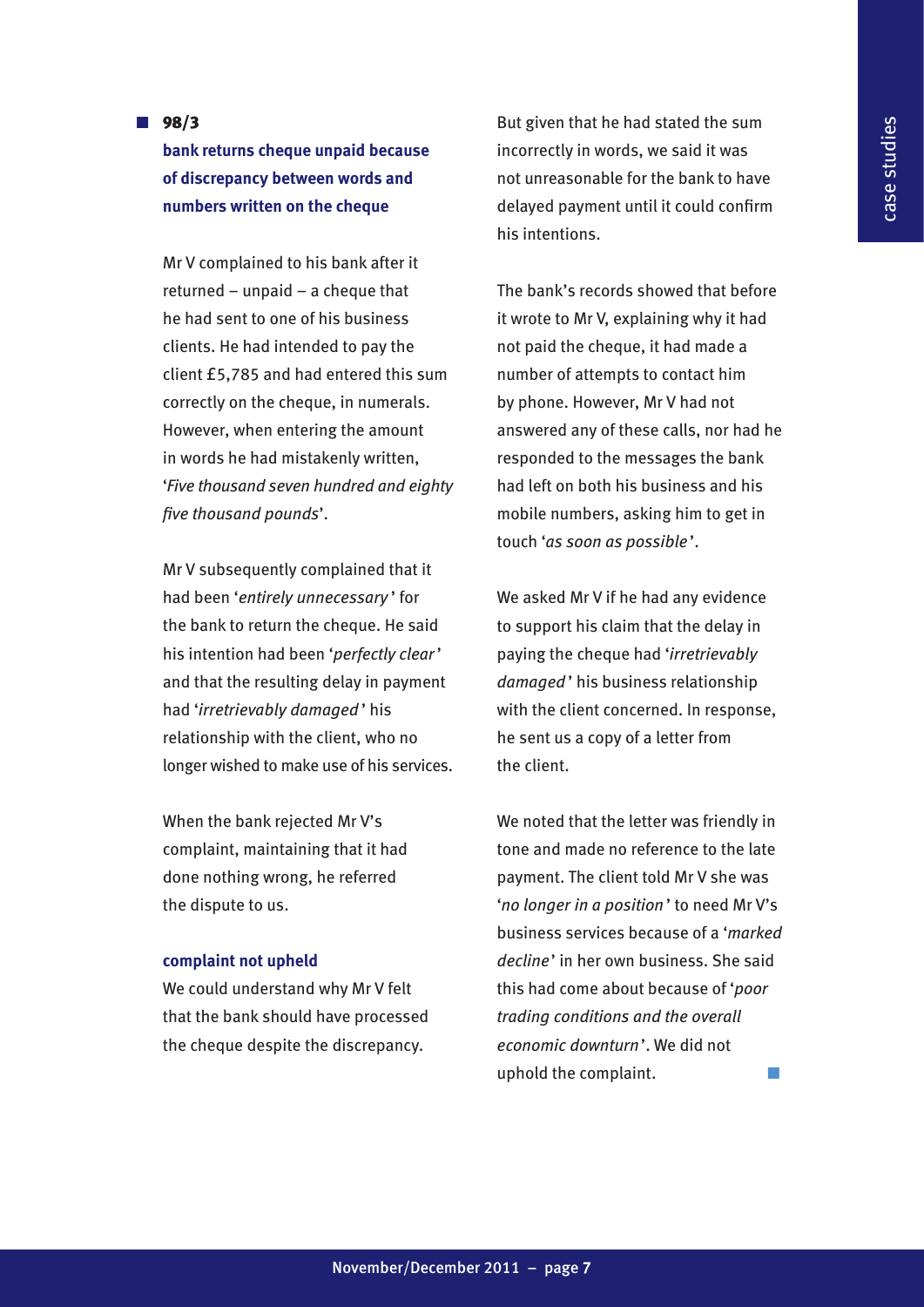### **... his bank mislaid a cheque for just under £1,000.**

**n**  $98/4$ 

### **consumer complains that bank mislaid a cheque after it was paid in**

Mr G complained about the problems his bank had caused him after it mislaid a cheque for just under £1,000 that he had paid in.

He had recently rented out his flat, after moving back home to look after his elderly parents, and the cheque had been given to him by his tenant. When Mr G visited the local branch of his bank to pay it in, a member of staff suggested that it would be quicker for him to use the bank's '*quick drop*' deposit point rather than joining the queue for a cashier.

Mr G had never used this facility before, so the member of staff explained how it worked and filled in the paying-in slip for him. A few days later he looked at his balance and found that the cheque had still not been credited to his account.

When he called in at the bank branch to ask what had happened, he was concerned to learn that the bank had '*no record of the transaction*'. He was told that the bank would make further enquiries and contact him '*in a day or so*'.

Later that day, soon after he had asked his tenant to '*stop* ' the cheque, the bank contacted him to say it had now located the missing cheque. The bank apologised for the inconvenience he had been caused. It explained that the member of staff who had filled in his deposit slip had made a mistake with his account number. As a result, the cheque had not been credited to his account.

Mr G asked to speak to the manager and complained that the bank's mistake had created '*considerable difficulties*'. He said the worry over the missing cheque had been very stressful. He had been very embarrassed about having to tell his tenant there was a problem with her cheque. And he said the delay before the cheque was paid in to his account had meant he was unable to use the money in the way he had planned.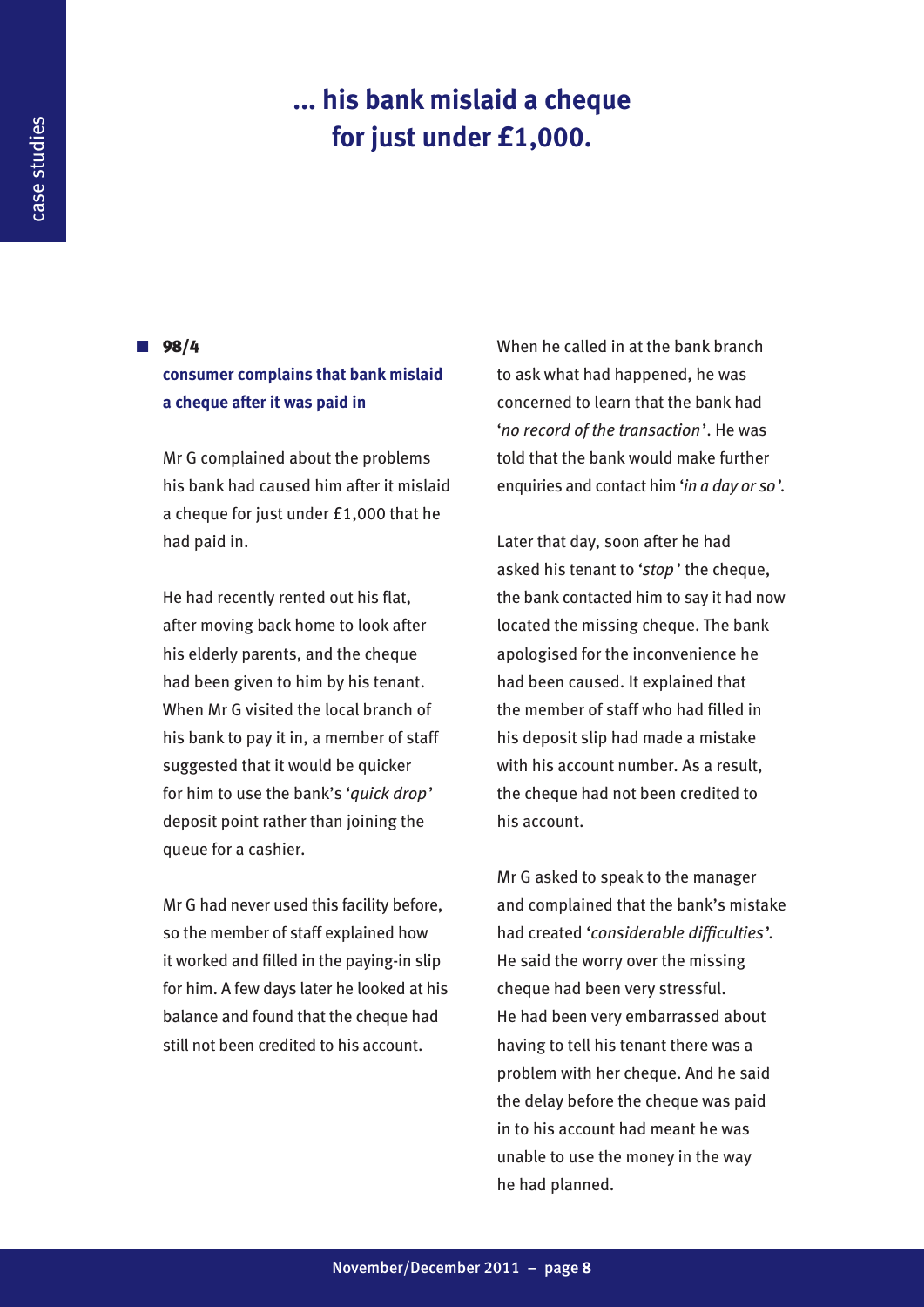The manager apologised for the mistake and offered to write a letter for Mr G to show to his tenant, explaining that the bank had been responsible for the problem with the cheque. The manager also said he would credit Mr G's account with £100 to compensate him for the inconvenience he had been caused.

Mr G did not think this was sufficient and he referred the complaint to us after the manager told him it would '*not be appropriate*' to increase the compensation to £500.

### **complaint not upheld**

We noted that, in the particular circumstances of this case, the amount of compensation the bank had offered Mr G was fair and reasonable – and in line with our usual approach to compensation for non-financial loss.

We accepted that Mr G had found it embarrassing to ask his tenant to stop the cheque. However, we pointed out that the bank manager had offered to give him a letter explaining that the bank had been at fault.

We asked Mr G to tell us more about the plans that he said he had been unable to carry out, as a result of the delay in paying the cheque. He told us he had been '*thinking of buying a car* '. However, he admitted that he had not yet started to look for a suitable

vehicle. He was unable to say what type of car he was hoping to buy – or the approximate sum he expected to pay. We did not uphold the complaint.  $\blacksquare$ 

 $\blacksquare$  98/5

**consumer unhappy about the exchange rate applied when she paid in a cheque in a different currency**

A couple of weeks after Miss D had paid in a cheque, she complained to her bank that it had '*failed to provide the service it promised*'.

The cheque concerned was made out in euros. Miss D had never before received a cheque in a currency other than sterling, so she asked at the local branch of her bank if any '*special procedure*' was needed to pay the cheque in to her current account. The cashier told her to pay in the cheque '*in the normal way*' and that the bank would then '*negotiate the exchange rate* '.

When Miss D checked her bank statement a few weeks later she was disappointed with the amount that had been credited to her account. She complained that the bank had not kept its promise to '*negotiate* ' on her behalf and get the best exchange rate for her.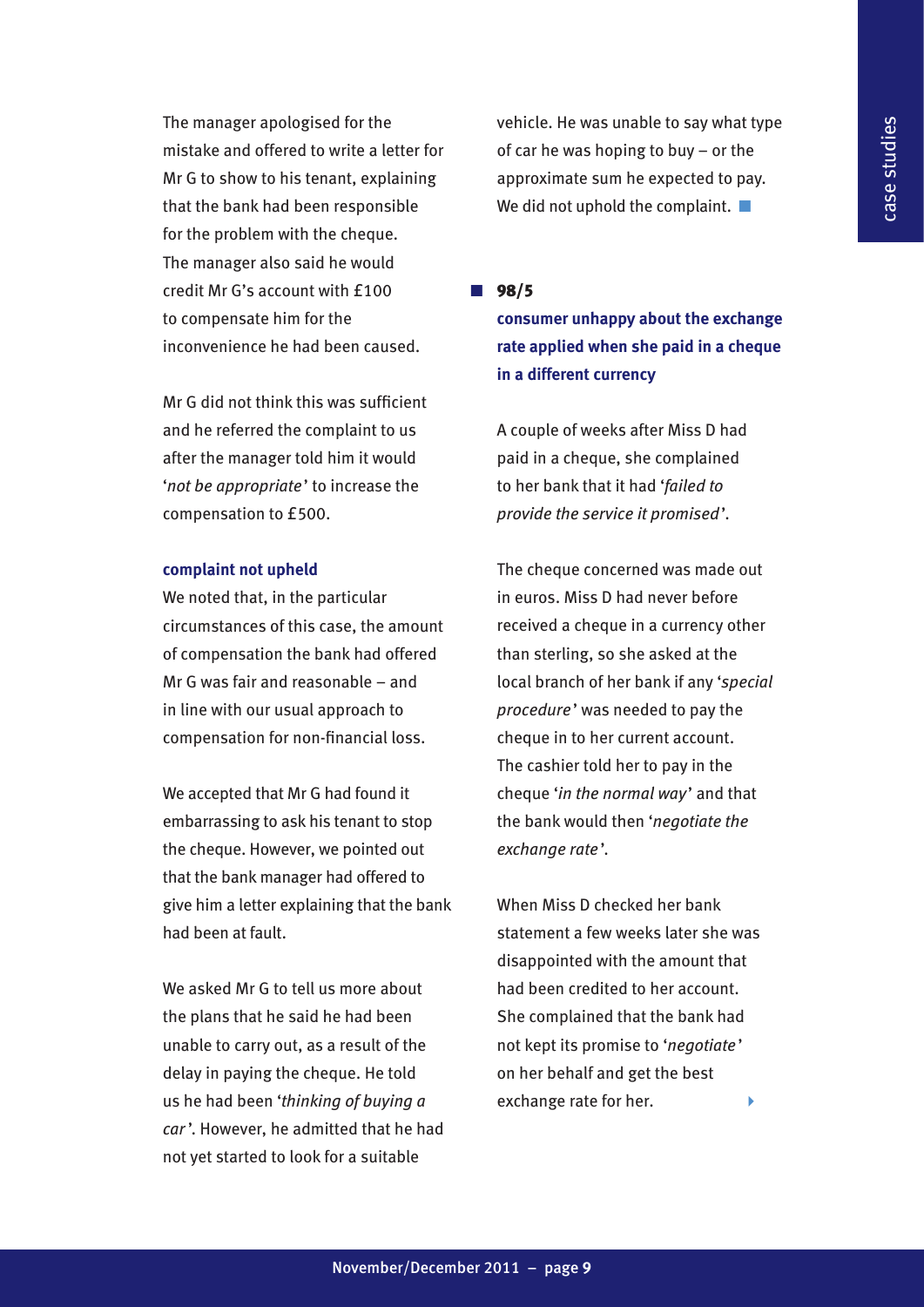Miss D received a brief response from the bank, saying it had '*followed normal procedures for negotiating cheques* ' and was sorry that she was disappointed with the rate used. Unhappy with this, Miss D referred her complaint to us.

### **complaint settled**

It was clear to us that the bank's use of the term '*negotiate*' had caused a misunderstanding. Used within a banking context, this is a technical term meaning that the bank credits the customer's account straight away, using the exchange rate available at that time. The bank then waits to receive the funds from the foreign bank, taking a risk that the exchange rate would not have moved adversely in the meantime.

Understandably, in our view, Miss D had taken the term to mean that the bank would, quite literally, '*negotiate*' in order to obtain a good exchange rate for her.

We pointed out to the bank that the complaint could have been avoided if it had taken more care when explaining the transaction to Miss D.

We explained to Miss D how the misunderstanding had come about. We also explained that although she had been unhappy with the exchange rate applied to her cheque, it was broadly in line with the rate offered by other high street banks on the day in question. Once we had reassured her on this point, Miss D said she would not pursue her complaint further.

**n**  $98/6$ 

**consumer complains that bank failed to query signature before paying cheques drawn on his account**

Mr T complained that his bank had debited his current account for two cheques, totalling £500, that he was certain he had never written or authorised. He only found out about the cheques when looking through his bank statements, shortly after he had completed a three-month prison sentence.

When he contacted his bank it said it would not have paid the cheques if there had been anything '*suspicious*' about them. However, Mr T insisted that the cheques could not have been genuine and he asked the bank to send him copies.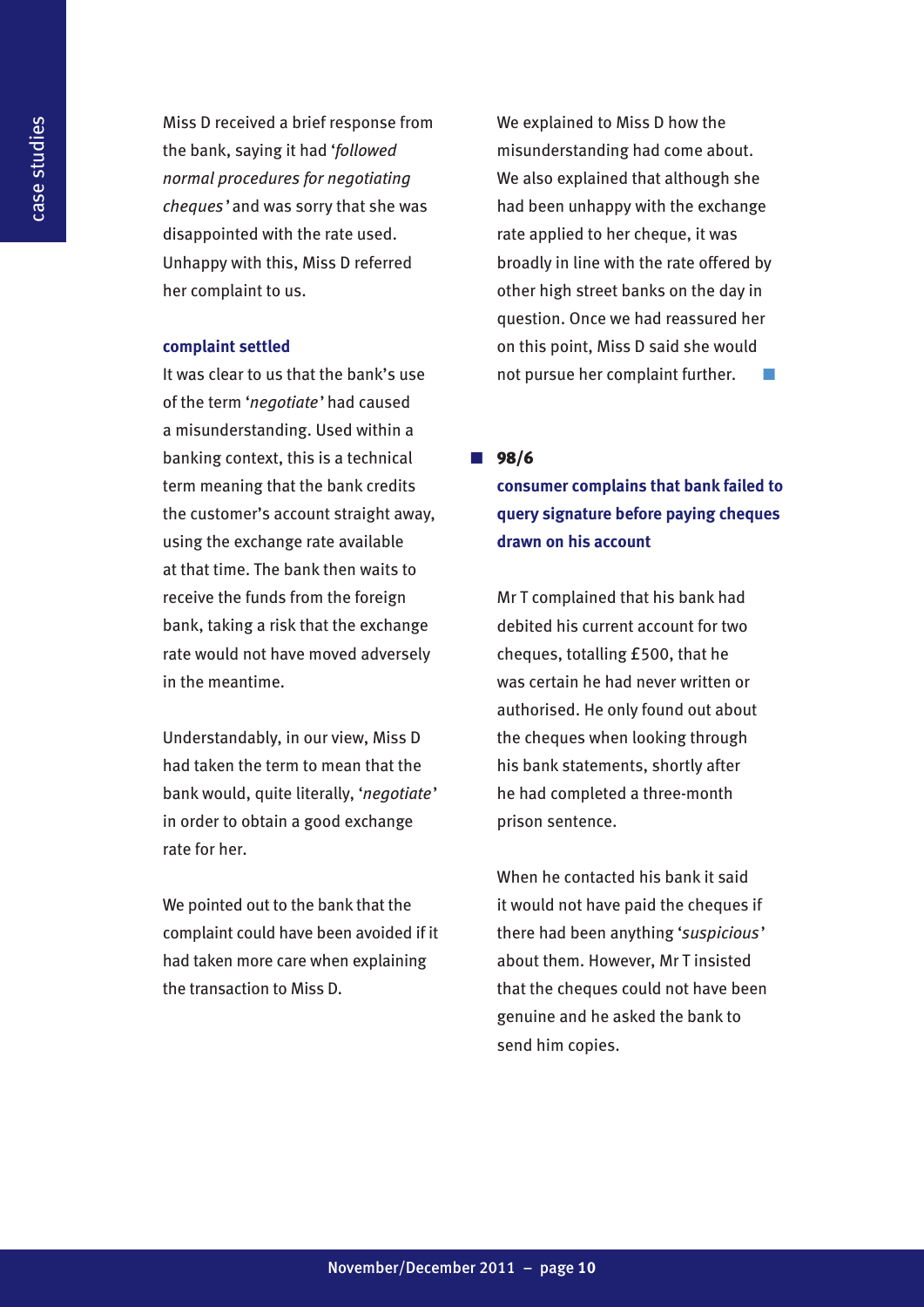**... the bank debited his account for two cheques, totalling £500, that he was certain he had never written or authorised.**

After seeing the cheques, Mr T complained to the bank. He said it should have been '*obvious*' that the signature on the cheques '*clearly differed*' from his own. And he said that as he had neither signed nor authorised the cheques, the bank should refund the money to his account.

The bank refused to do this. It said that it had noticed a '*slight discrepancy* ' between the signature on the cheques and Mr T's '*usual signature*'. However, as Mr T's signature had '*often differed* ' during the course of its dealings with him, it had decided to honour the cheques. Unhappy with that response, Mr T referred his complaint to us.

### **complaint upheld**

The bank confirmed that it retained copies of its account holders' signatures in order to help prevent fraud. And it was clear from the bank's records that it had been concerned about a discrepancy between the signature it held on

file for Mr T and that on the two cheques. The bank had tried several times to contact Mr T by phone to ask him about the cheques. However, it had not been able to contact him. This was not surprising, as he had been in prison at the time.

The bank had then paid the cheques, even though it knew there was a risk that they were not genuine. In the circumstances, it did not seem fair to us that the bank should expect Mr T to cover the loss caused by its decision to take that risk.

We said that the bank should refund Mr T's current account with the value of the cheques. We said it should also pay whatever interest would ordinarily have accrued on the £500, if the money had remained in his account.

> **... the bank knew there was a risk the cheques were not genuine.**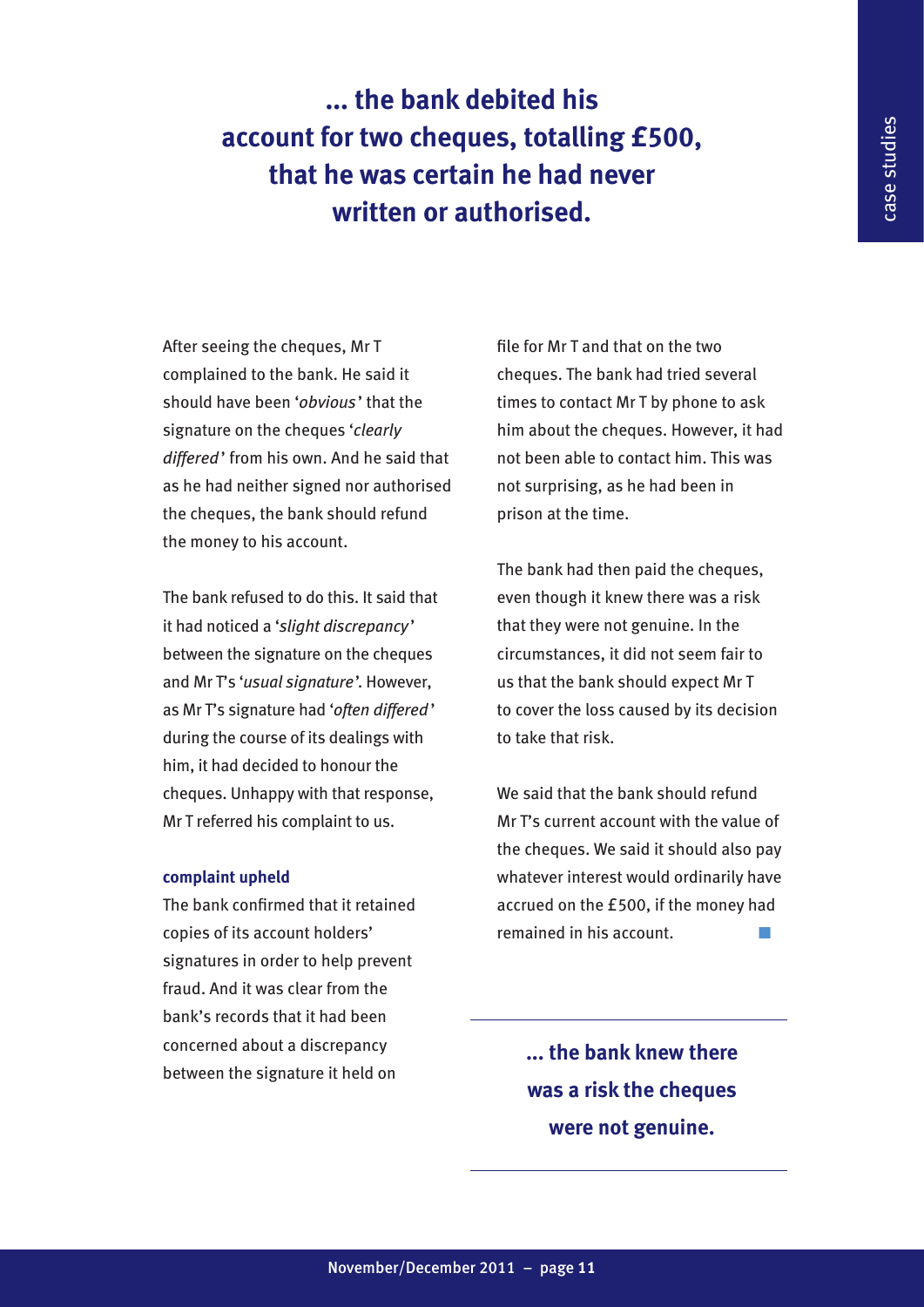### **n**  $98/7$ **consumer complains that bank misinformed him that a cheque had cleared**

Mr B, a 20-year-old student, decided to try and sell his car on a specialist trade website. He advertised the car at a sale price of £1,000 and was very pleased when a prospective buyer, Ms J, agreed to buy the car at the stated price.

Not long afterwards, she sent Mr B a cheque for £1,200. She told him she had sent the extra £200 as she needed him to do her a favour. She said she was unable to collect the car in person, so had asked a friend to collect it and look after it for a few weeks. She had arranged to pay her friend £200 to cover his expenses – and she asked Mr B to forward this sum to him, on her behalf.

Mr B paid in the cheque at the local branch of his bank. Four days later, he went back to the branch and spoke to a cashier. He said he wanted to transfer some of the money to a third party and needed first to be sure the payment had '*cleared* '. The cashier told him the £1,200 was '*cleared for withdrawal*'.

Mr B then withdrew £200 in cash and, as requested by Ms J, took it to a money transfer bureau and arranged for it to be sent on to the third party.

Later that same day the bank rang Mr B to tell him the cheque was fraudulent. This meant that his account would not be credited with the £1,200 – though it would still be debited for the £200 he had already withdrawn.

Mr B then realised that Ms J had never intended to buy the car and had tricked him into parting with £200. He subsequently complained to the bank and asked it to refund that sum to his account. He said he had only withdrawn the money because the bank had told him it was '*safe*' to do so.

#### **complaint upheld**

It was evident that Mr B had been the victim of a scam and that there was no likelihood of his being able to get Ms J or her '*friend* ' to repay his £200.

The bank did not dispute Mr B's recollection of the conversation he had with the cashier immediately before he withdrew the £200. However, it did not accept that the cashier had misinformed him. Instead, it said that Mr M had '*failed to understand* ' that when the cashier had said the cheque was '*cleared for withdrawal* ' – this did not mean that payment was guaranteed.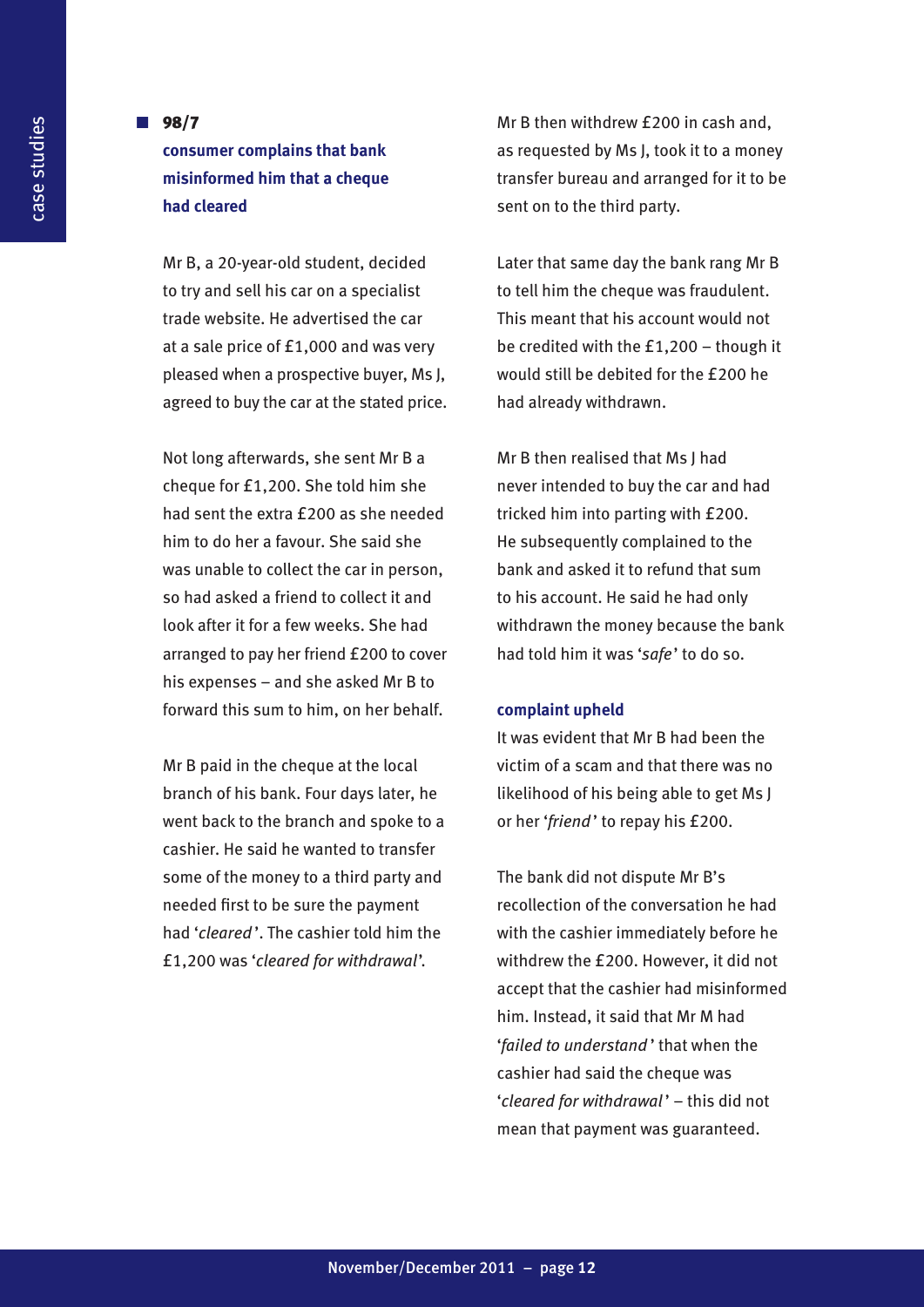### **... the cashier should have explained the possibility that the cheque might be returned unpaid.**

We said that the bank should not have assumed that Mr B would understand the specific technical meaning of this term, as used within the banking industry.

We thought it should have been evident that Mr B wanted to know if it was completely safe to withdraw the money.

In our view, the cashier should have explained that there was still a possibility that the cheque might be returned unpaid.

In the circumstances, it seemed unlikely that Mr B would have withdrawn the money and forwarded it to the third party if he had known this.

We said the bank should refund the £200 to Mr B's account, together with any charges and interest he had incurred by being overdrawn. We said the bank should also pay Mr B £150, in recognition of the inconvenience he had been caused.  $\blacksquare$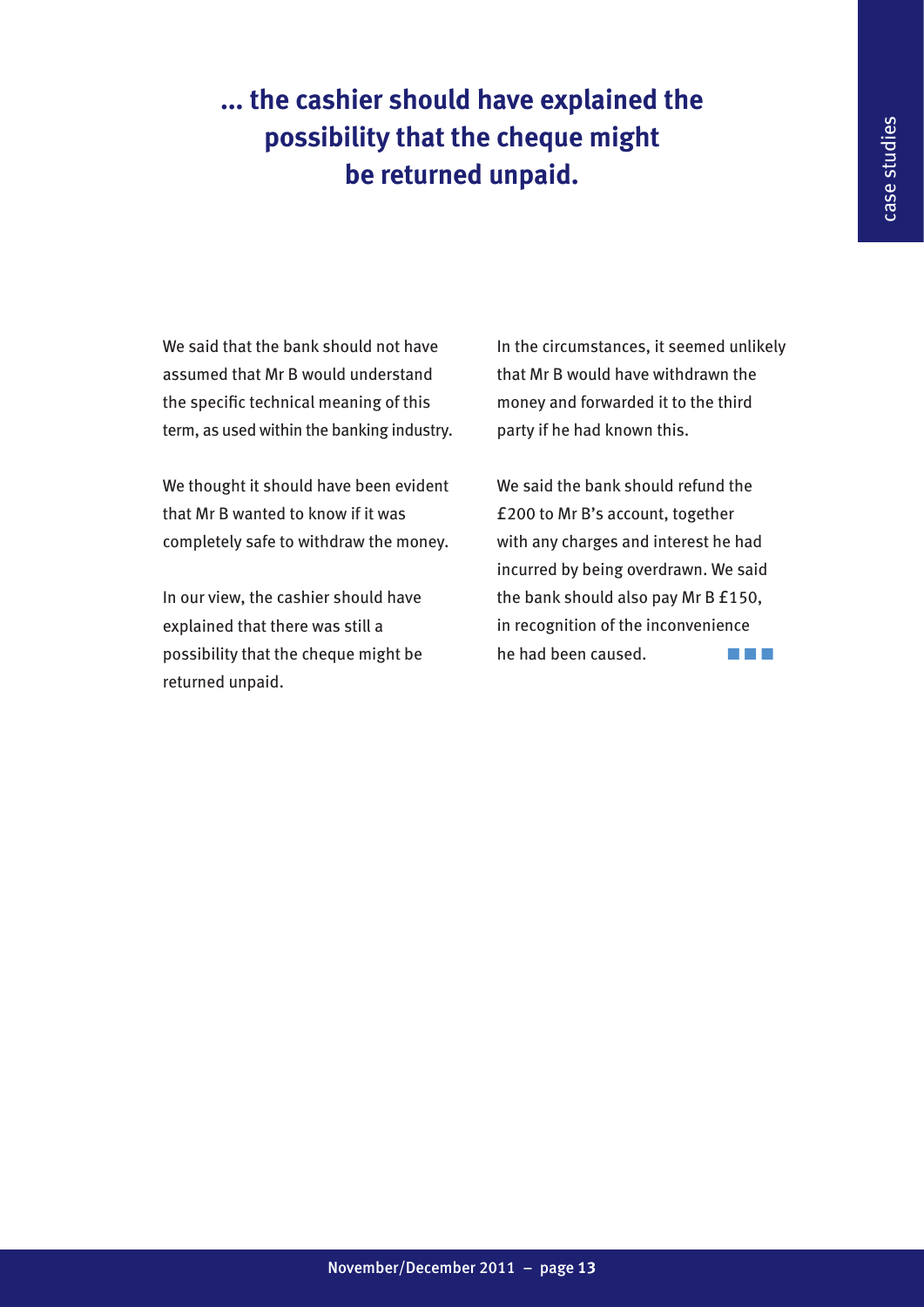### *ombudsman focus:* **'... question, probe and challenge'**



**Sir Christopher Kelly** steps down from the board of the Financial Ombudsman Service in January 2012 – after seven years as chairman and three years before that as a non-executive director. We catch up with him to ask about his management style, the highlights of the last decade – and whether he has any advice for the incoming chairman.

### **in a nutshell, what's the role of the chairman of the Financial Ombudsman Service?**

Being the chairman involves leading our board of nine non-executive directors in determining strategy; managing the performance of the chief ombudsman in delivering that strategy; and acting as an ambassador for the service.

### **how does your job fit in with Natalie Ceeney's role as chief ombudsman and chief executive?**

Natalie runs the organisation. It's my job as non-executive chairman to support her in doing that – which includes both encouraging and challenging her on where we can do better. My role as the chairman is part-time, while Natalie is very much full-time.

### **how much time does this mean you spend at the ombudsman service – and is that enough?**

I spend around two days a week on ombudsman business, although that might not always mean I'm in the office all that time. More than two days and it could risk my becoming too 'hands-on' – which might then mean I'd cease to be a *non-executive* chairman. With a dynamic chief executive like Natalie, I feel that two days gives us the right balance.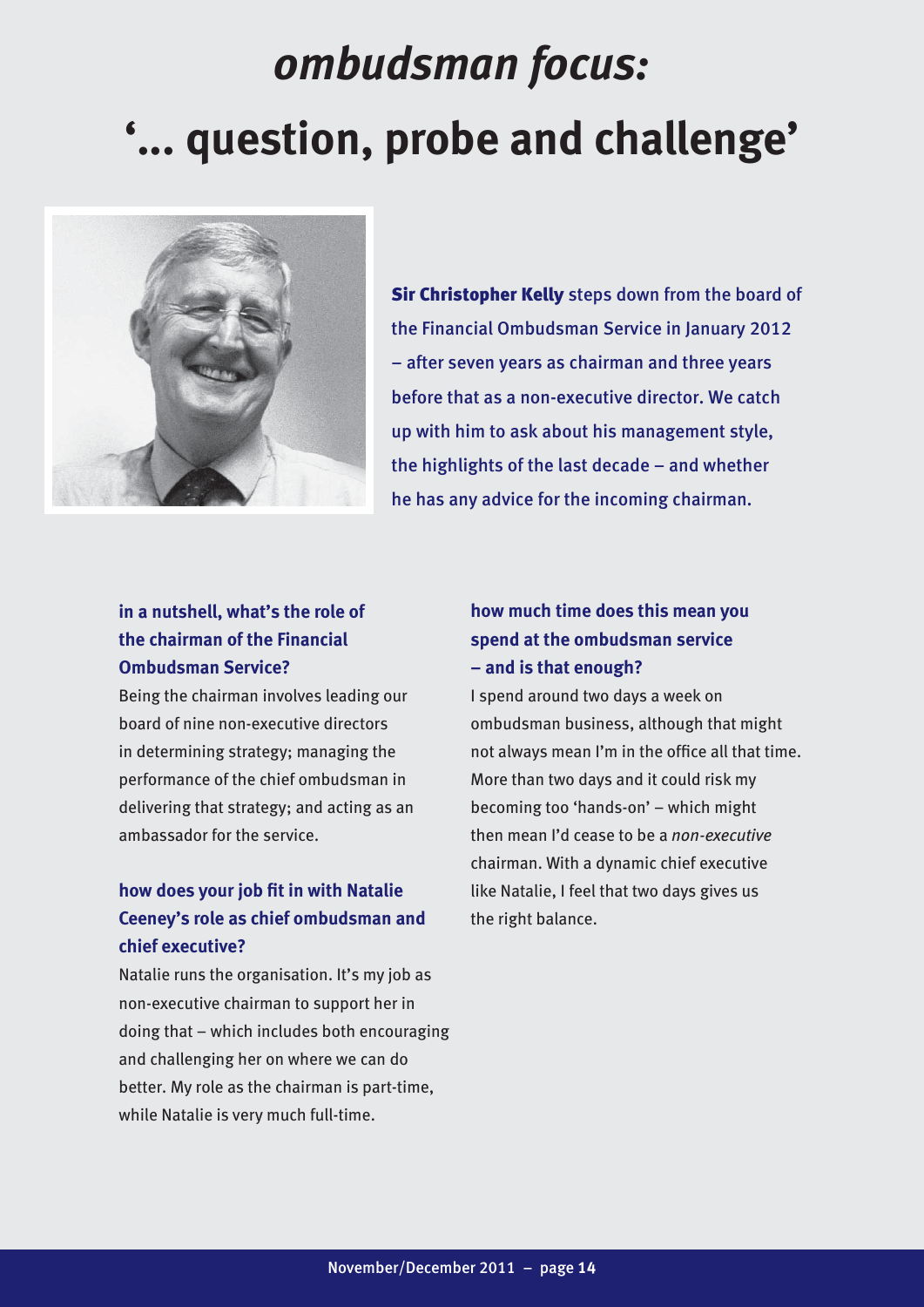**you were appointed chairman in January 2005, having previously served on the board for three years as a non-executive director. How different were the two roles – and was it a difficult job change?**

Being chairman is very different from being any other kind of board member. You take on much more responsibility. But I didn't find it too difficult to step up to the new role, because of the support I had from my non-executive colleagues and the quality of the executive team. And I also already had chairing experience in a variety of other organisations. Actually, in some respects, being a chairman is easier because you're much more in control.

### **you're the third person to have chaired the board of the ombudsman service, following Andreas Whittam Smith and Sue Slipman. Has the role of chairman changed over time – or does the job remain essentially the same?**

Andreas Whittam Smith was chairman when the Financial Ombudsman Service was first being set up – which involved merging six existing ombudsman schemes and launching the new one. Sue Slipman was the chair for a relatively short period when the major issue we faced related to our mortgage-endowment complaints workload. So there were some very specific circumstances that presented particular challenges to my predecessor chairmen.

Allowing for the different circumstances over time, I suspect the essentials of the role have remained pretty much the same, though we all have our own ways of doing the job, of course.

### **what's been the most challenging aspect of your work as chairman of the ombudsman service?**

It has to have been responding to the challenges posed by payment protection insurance (PPI) – both the operational challenge, in relation to managing the huge volumes of cases, and of course the legal challenge, in terms of the PPI judicial review brought by the banks. This has all absorbed a substantial amount of time, resource and energy for everyone involved – including the board, the executive team and the ombudsman service as whole.

And we're still dealing with the fall-out of PPI – with thousands of new PPI complaints still arriving each week, and a significant degree of uncertainty about the volume and type of cases we will continue to see into next year and beyond.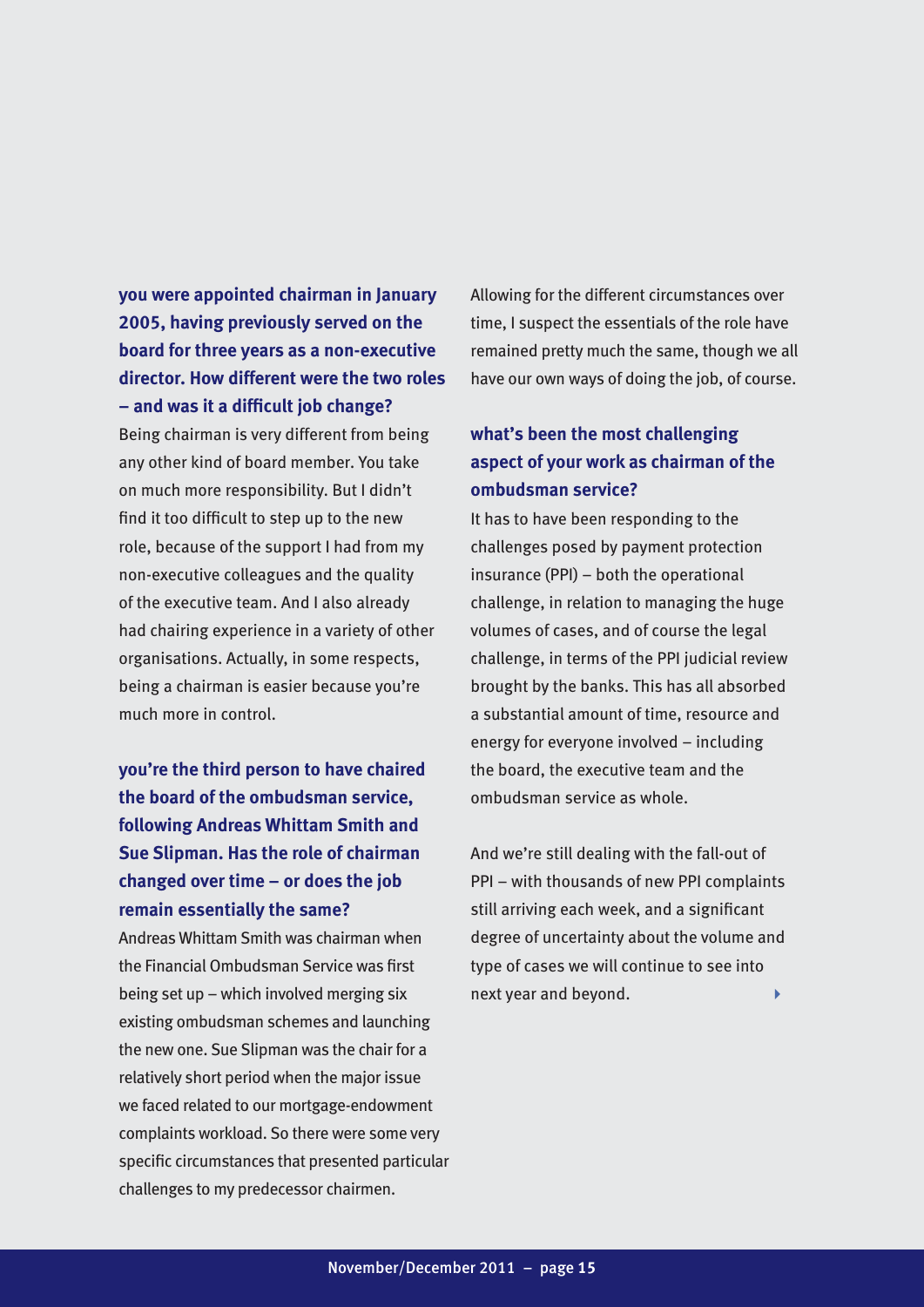

**the role of the non-executive board is to ensure the ombudsman service is properly resourced and able to carry out its work effectively and independently. The board has no involvement in deciding individual disputes. Can that be frustrating for you?**

This is something that has to be explained to new non-executive directors when they first join the board – and some find it a bit strange at first. But I think all of us quickly realise that it's an inevitable consequence of our statutory ombudsmen each being individually responsible for making quasi-judicial decisions.

Personally I don't find it frustrating at all. But that doesn't stop me, on occasions, from asking questions about the decisions we take – after the event – to satisfy myself that the process by which we make decisions is as robust and fair as we can make it.

### **what were the issues that most preoccupied the board when you became chairman in 2005 – and what are the issues currently at the top of your agenda?**

Back in 2005 it was the strategic and operational challenges caused by the high volumes of complaints about mortgage endowments – at that time accounting for two thirds of our workload. Now, of course, it's PPI that continues to make up the largest chunk of our new cases. *Plus ça change*.

### **you're also chairman of** *The King's Fund* **and of the** *Committee on Standards in Public Life***. What do those organisations do – and how similar or different is your role there compared with your role at the ombudsman service?**

*The King's Fund* is a charity – and the leading 'think tank' in the UK on health policy. The *Committee on Standards in Public Life* is a small group of people, with an even smaller secretariat, that provides advice to the Prime Minister and others about ways of maintaining high standards of behaviour in public life.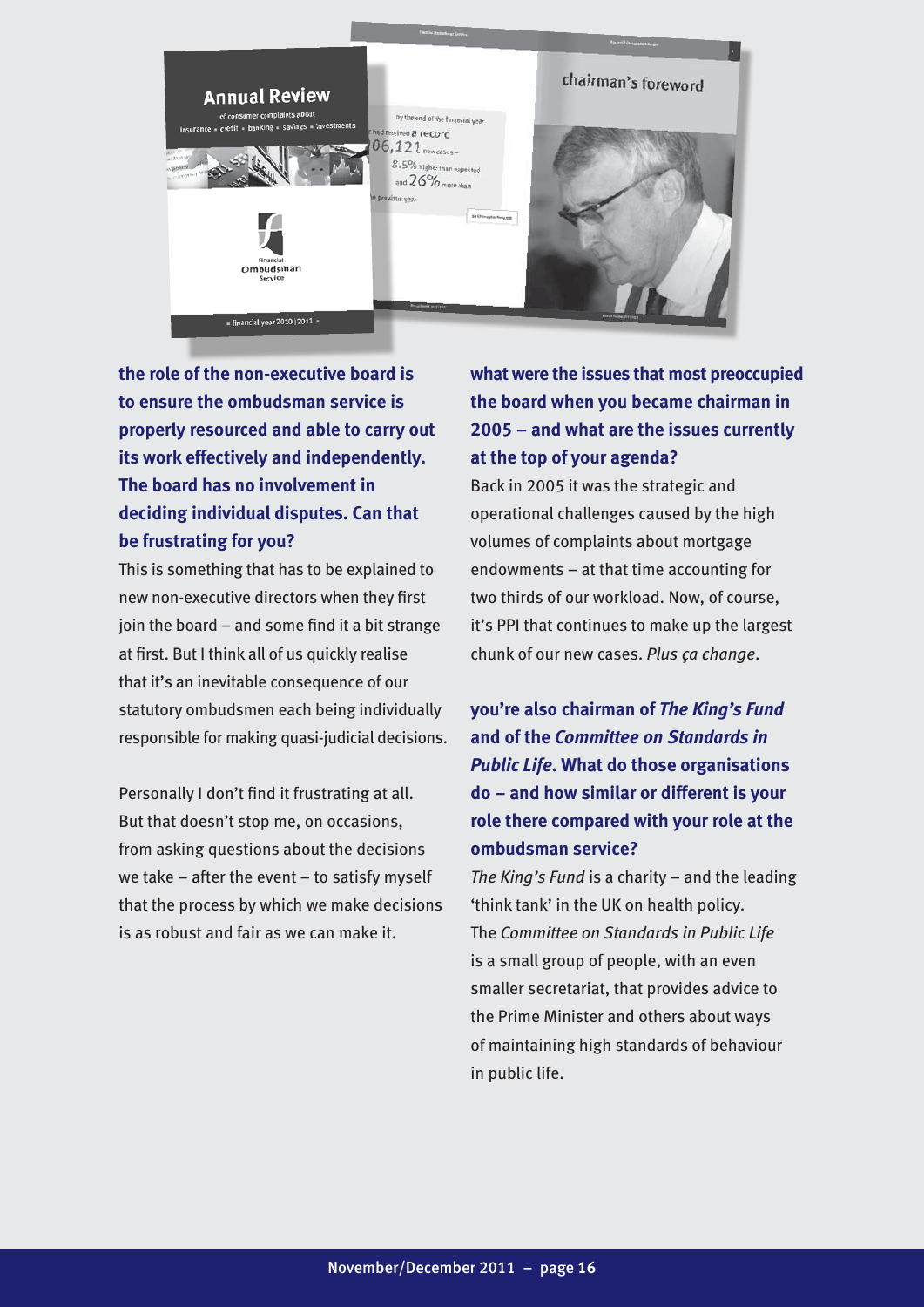### *ombudsman focus:* **'... question, probe and challenge'**

For example, the Committee is about to publish a report on how political parties are funded and what should be done to prevent the suspicion, or reality, that people or organisations who give million-pound donations to the parties get inappropriate favours or influence in return. So the tasks of these bodies – and the work of the ombudsman service – are very different.

### **technically, you're appointed by the Financial Services Authority with the approval of the Treasury. What does that mean in practice? Do you have to report to those two bodies?**

The Financial Ombudsman Service is funded by what, in practice, is a tax on the financial services industry – which inevitably finds its way ultimately into the prices charged to consumers. And as well as having significant financial implications for the industry, our decisions can have life-changing consequences for the consumers involved.

So it's essential that we are accountable – even while we guard our independence and impartiality strongly.

As part of our formal framework of accountability, the chief ombudsman and I go twice a year to meetings of the FSA's board – to talk about our work and current issues and to answer questions. And the FSA's board has to formally approve our annual budget, after we have consulted on it publicly.

Every three years our board commissions an independent external review – Lord Hunt of Wirral's report into our openness and accountability was the last one, published in 2008 – and the National Audit Office are currently carrying out a review for us of our efficiency.

We also report formally through our annual *plan and budget*, our *directors' report* and our *annual review*. And informally we carry out a very wide range of activities with all our stakeholders – to be as open and transparent as possible about what we do.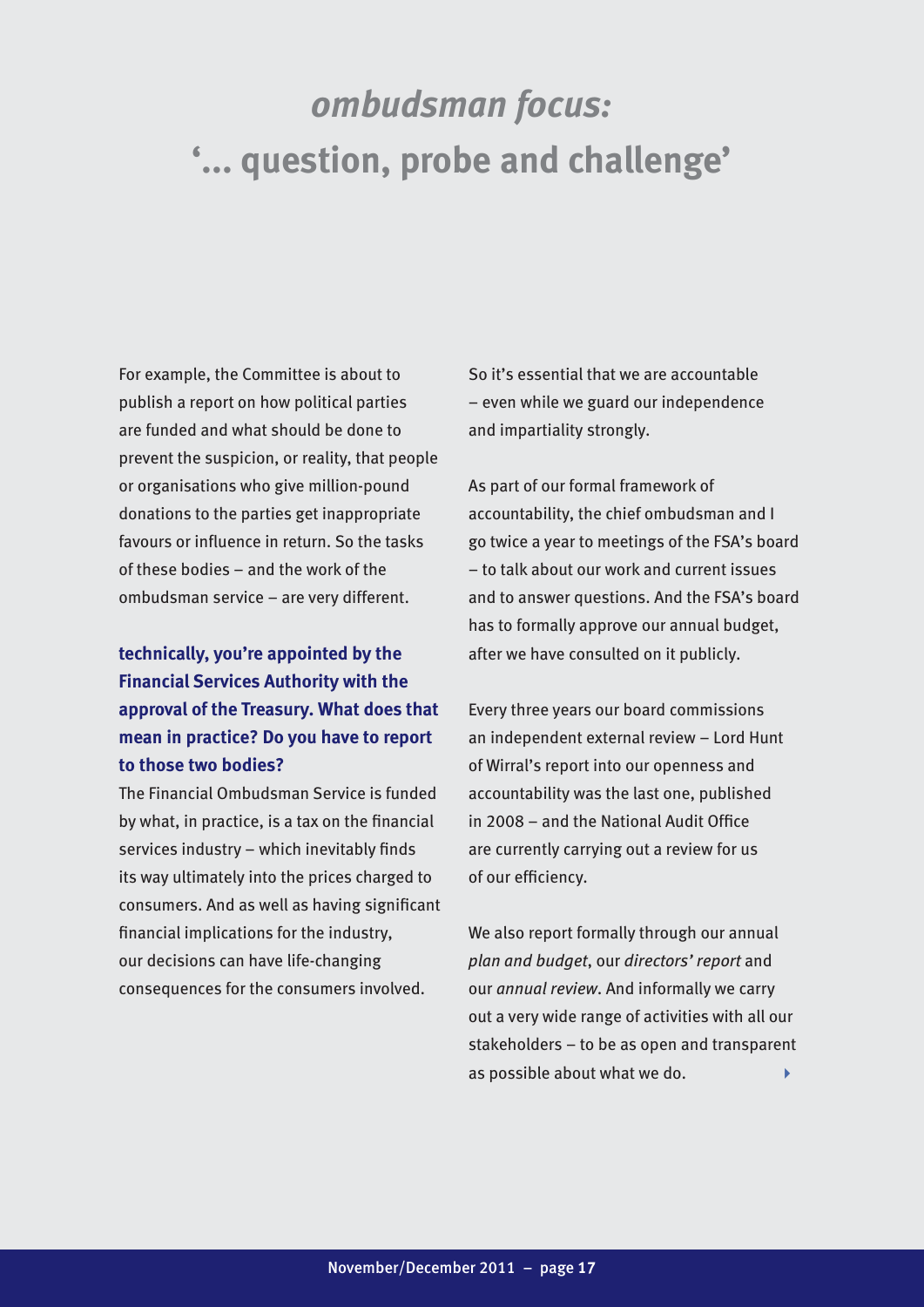### *ombudsman focus:* **'... question, probe and challenge'**

### **what achievement are you most proud of at the ombudsman service?**

Getting the right chief executive – or chief ombudsman in our case – is the most important thing any chairman can do. After our first chief ombudsman, Walter Merricks, announced in 2009 that after ten years he was stepping down, people told us he'd be a hard act to follow. The ombudsman service was then at a significant turning point in its evolution – ten years old and a million cases under its belt. Everyone recognised the vital importance of getting the right new chief ombudsman, going forward. I'm confident that the board's choice of Natalie Ceeney – responsible for leading the ombudsman service into the challenges of the new decade – was spot on.

### **and is there anything you would have done differently?**

Of course. I'm a big believer that if people don't make mistakes, they're usually not trying hard enough. The important thing is to learn from where things didn't go so well, so that you can do better next time.

### **what do you think the biggest challenges will be for the Financial Ombudsman Service over the next few years?**

I believe we'll be dealing with challenges in two key areas. First, PPI of course. Current indications as to the volumes of PPI complaints coming our way are very unsettling. And there's still no clear picture as to how well the banks and other financial businesses will themselves have dealt with these cases before they reach us.

Second, we've already identified – for example, in *our plans for a changing world*, published earlier this year – how society, business and technology are evolving and transforming – and how the ombudsman service needs to understand and respond to these changes, to be able to continue to meet the needs of our customers.

An example of this is in the area of mobile e-money. We recognise that, given the developing technology, the nature of the transactions, and the time-scales involved, it may no longer be realistic to expect people to wait eight weeks before the ombudsman service can step in. It may also not be realistic for the businesses involved to pay the current standard case fee for us to sort out what's likely to be a low-value transactional problem.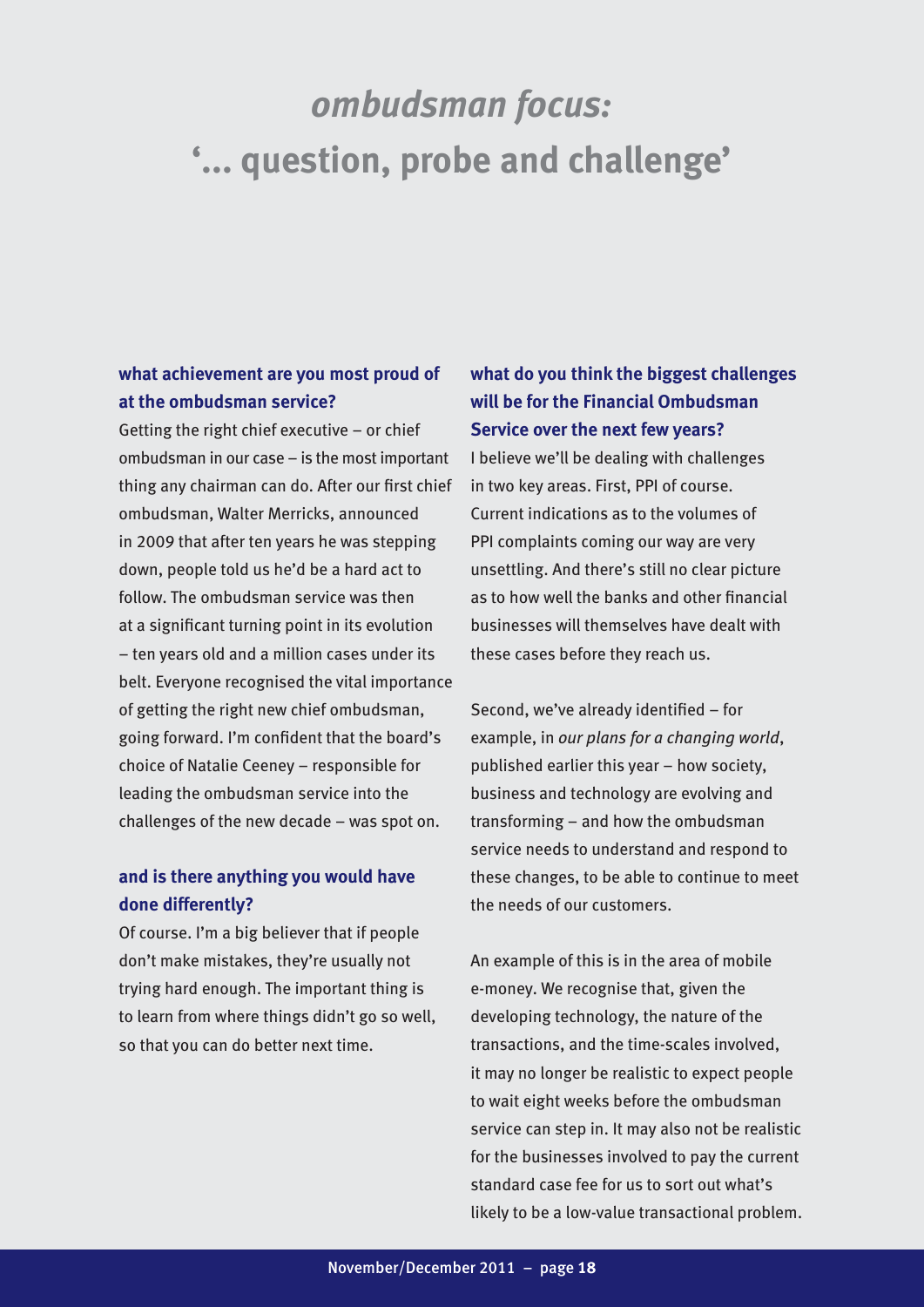

### **any words of advice for your successor, the next chairman?**

You have a very good board and executive team. Trust them to get it right – but be ready to question, probe and challenge.

### **have you yourself complained about anything recently? What happened – and how did you feel it was handled?**

I recently had to complain to the chief executive of a company that had installed some rather pricey new windows in my refurbished flat. I got back a somewhat antagonistic three-page letter. It set out in detail how blameless the company was – but totally failed to answer the basic point I was making.

I wasn't after any form of financial compensation. I just thought he ought to know what his company was doing, so that he could make it better for the next customer. He obviously didn't see it the same way. I won't be recommending his company to anyone else.

### **has your attitude to complaining changed since you've been on the board of the ombudsman service?**

I'm not a natural complainer. But my time with the Financial Ombudsman Service has certainly helped make me appreciate how every organisation can learn from problems and improve – as long as they take complaints seriously, don't immediately get defensive, and try to see things from the customer's point of view.

**what will you miss most when you step down as chairman of the Financial Ombudsman Service in January?** The people, of course.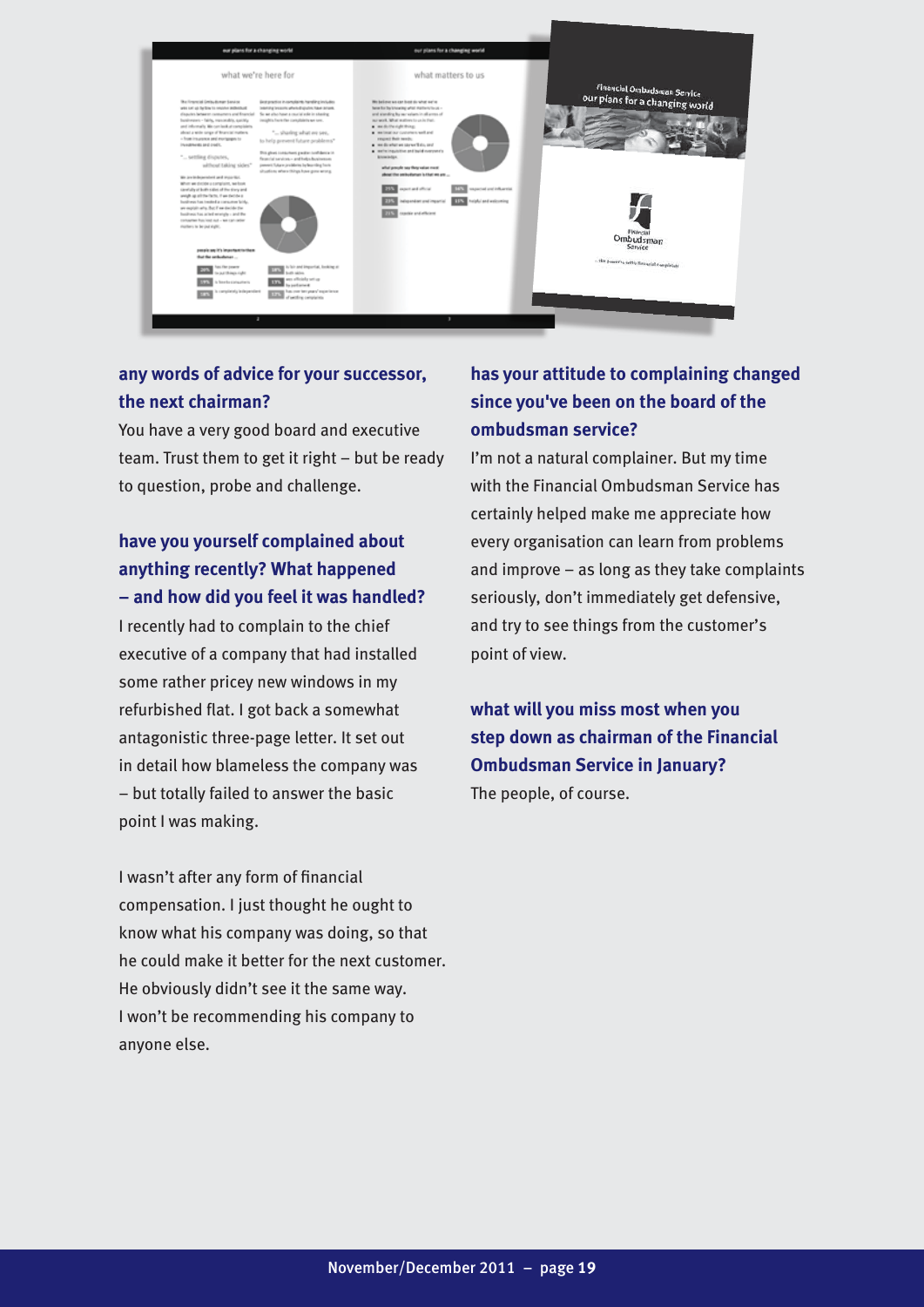### insurance disputes concerning storm and weather damage

The severe weather often experienced in parts of the UK around this time of year can sometimes give rise to the type of insurance complaints featured in this selection of recent cases.

Financial loss caused by storm damage is normally covered by most buildings insurance policies and we deal with a relatively small but steady volume of complaints on this topic. As this selection of cases illustrates, the complaints frequently centre on:

- what actually constitutes a '*storm*';
- whether the damage was caused by a storm; and
- whether damage that occurred *during* a storm was predominately caused *by* the storm.

In our view, a storm will generally involve violent winds, usually accompanied by heavy rain, hail or snow. However, storm damage can sometimes be caused to property even where the wind has not been particularly strong but where there have, perhaps, been extreme incidents of other forms of bad weather.

The online technical resource, '*buildings insurance: storm damage*,' on our website gives detailed information about the issues we consider when looking at complaints concerning storm damage.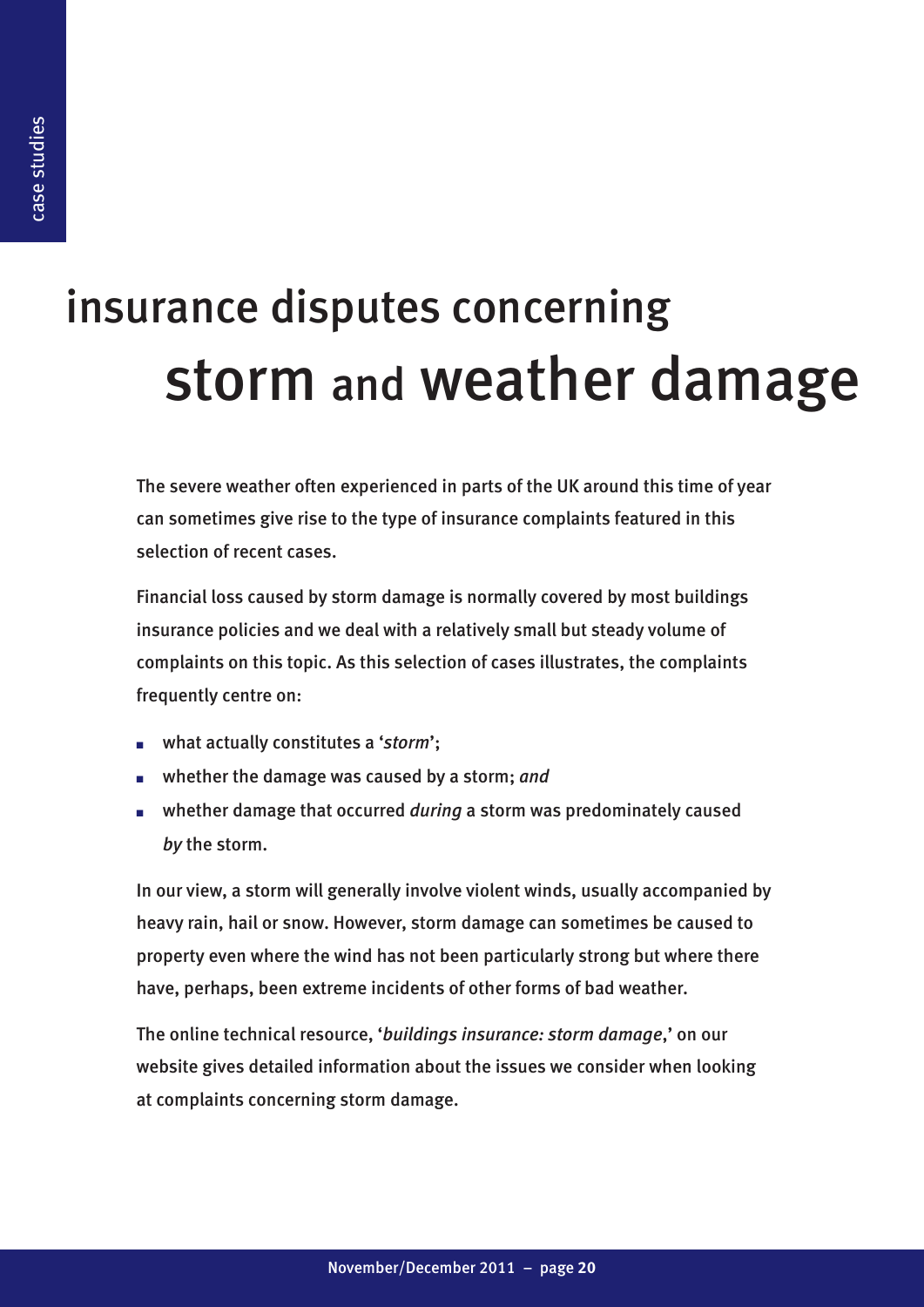### **n**  $98/8$ **dispute over claim for storm damage to home contents while in temporary storage**

Mr and Mrs Q made a claim on their household contents insurance for storm damage to some of their furniture and other belongings. The damage had occurred while these items were being stored in a marquee in the couple's garden.

They had bought the marquee specifically to store some of their belongings for around eight weeks while their house was being redecorated. Unfortunately, part of the marquee's canopy was dislodged by the wind during a period of stormy weather. As a result, wind and rain got inside the marquee, causing what Mr and Mrs Q estimated to be around £10,000-worth of damage to the items inside.

After appointing a loss adjuster to inspect and report on the damage, the insurer turned down the claim. It said Mr and Mrs Q should have notified it of the '*change in circumstances regarding the storage of household contents* '. The insurer also said that the couple had '*failed to take reasonable steps to prevent loss, damage or accident*'.

Mr and Mrs Q complained to the insurer, saying it had treated them unfairly, but it told them it was not prepared to reconsider the matter. They then referred the complaint to us.

### **complaint not upheld**

We looked at the terms and conditions of the policy. In our view these set out clearly the requirement for policyholders to '*take reasonable steps to protect their property*' and to '*notify the insurer of any significant change in circumstances which might affect the policy*'.

After obtaining information about the specific model of marquee that Mr and Mrs Q had bought, we concluded that it was not suitable for use as a storage facility. The sales brochure that the couple had been sent before they bought the marquee described it as being of '*superior quality*', as did the user manual they received when they bought it. However, both documents included prominent warnings that the marquee should be '*taken down in high winds*' and that '*leakages*' might occur.

In our view that made it particularly unsuitable to be used, as in this case, to store furniture during the autumn, when there was a strong likelihood of very wet and windy weather.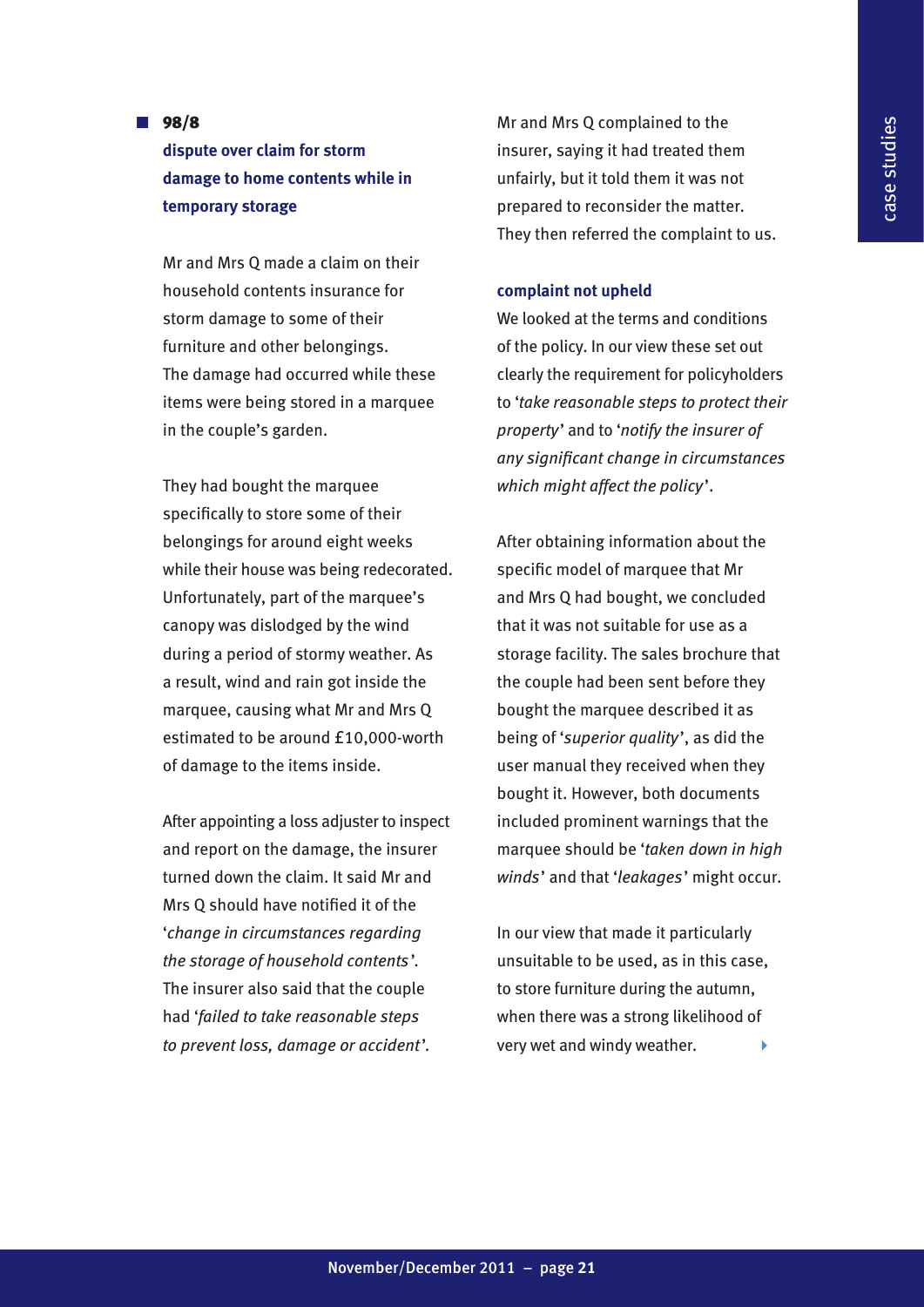We noted, in addition, that the marquee appeared to present an increased risk of malicious damage or theft. It could not be locked and although it was visible from the street, it could not easily be seen from inside the house.

Having reviewed all the circumstances, we could not agree with the insurer that by storing their belongings in a marquee that was not entirely weatherproof or secure, Mr and Mrs Q had '*failed to take reasonable steps to prevent loss, damage or accident* '. They had taken steps to protect their property by buying the marquee and they said they had not expected such poor weather to occur.

The couple had, however, failed to tell the insurer of the '*change in circumstances regarding the storage of household contents*'. We pointed out to them that if the insurer had known how they were planning to store their belongings, it would in all probability have said they should make more appropriate arrangements, if they wished to remain covered by the policy.

The risk the insurer had agreed to cover was for contents inside a property – and not inside a temporary structure that might be vulnerable to sudden poor weather or other risks. We did not uphold the complaint.

#### n 98/9

### **insurer refuses to pay claim for storm damage to roof and contents**

Mr and Mrs A made a claim under their home insurance policy for storm damage. They said that '*as a result of the recent storm and the wet and stormy weather*' over the previous few months, water had been seeping into their home from the roof, causing damage to their décor and belongings.

The insurer appointed a roofing specialist to inspect the roof and the reported damage. The specialist noted that new guttering had been installed relatively recently and that some of the roof tiles had been cut back so that this guttering would fit. In the specialist's view, it was this that had resulted – over time – in water starting to come through the roof.

On the basis of the specialist's report, the insurer turned down the claim. It told Mr and Mrs A that there was no evidence the damage had been caused by an '*insured event*' (in other words, by something that was covered under the policy).

Mr and Mrs A were very unhappy with this. They sent the insurer a letter from the contractor who had installed their new guttering. The contractor stated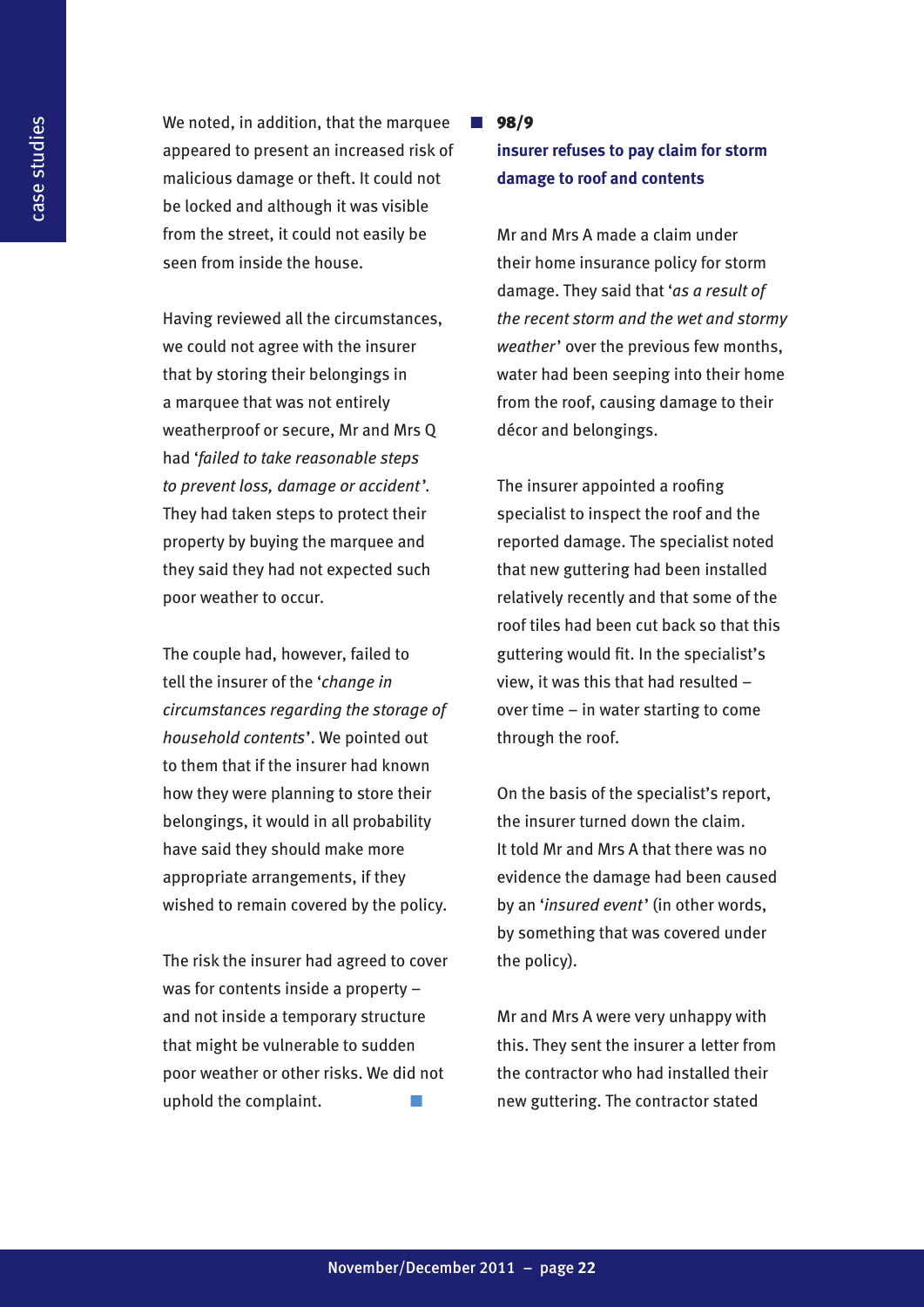### **... we concluded that it was unlikely that a one-off storm** *had* **caused the damage.**

that this work '*could not have caused or contributed to*' the problem with the roof. He did not say what he thought the cause of the problem might be.

The insurer told Mr and Mrs A there was nothing in the contractor's letter that would cause it to reconsider the claim. The couple then referred the dispute to us, saying that their insurance policy had let them down at the very time they needed it.

### **complaint not upheld**

We explained to Mr and Mrs A that, in common with any insurance, their policy only covered any loss or damage that was caused by a specific insured event, such as storm, fire, theft *etc*.

In this particular case, there was no dispute over the fact that there had been a storm shortly before the damage was reported. What we needed to decide was whether the insurer had acted reasonably when deciding that it was not the storm that had caused the damage.

After reviewing all the evidence, we concluded that it was unlikely that a one-off storm *had* caused the damage. Generally, any water damage caused by an identifiable storm tends to be confined to a specific area. In this case, the damage was more widespread.

We agreed with the insurer that the damage was more likely to have occurred gradually over time, as the result of general bad weather and perhaps also because of poor workmanship. And we noted that when making their claim, Mr and Mrs A had themselves said that the damage had been caused by the '*wet and stormy weather over the past few months*'. We did not uphold the complaint.  $\Box$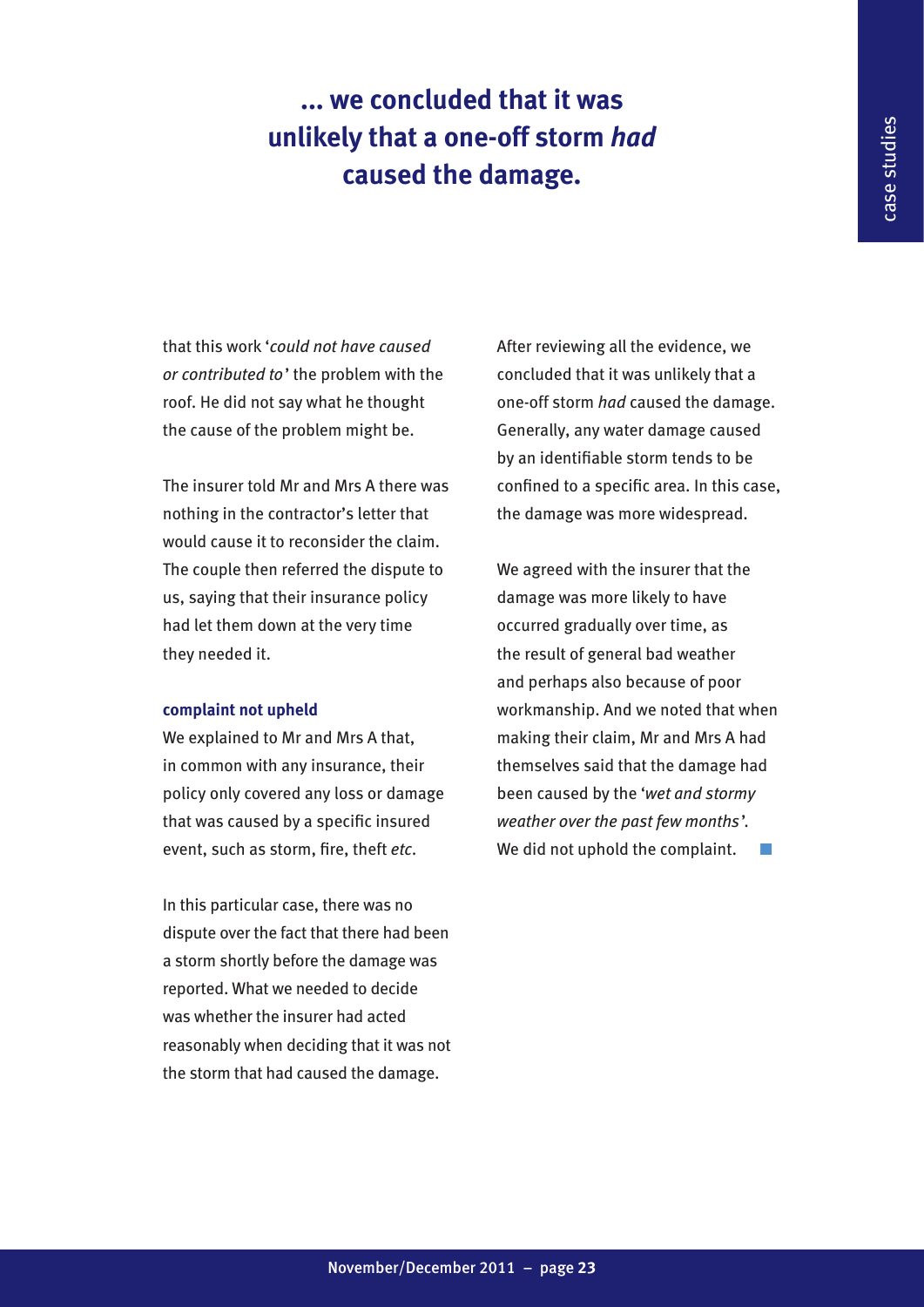### **n**  $98/10$

**policyholder questions insurer's view that wind speed was not strong enough to have caused storm damage**

Mrs I was disappointed when her buildings insurer refused to pay her claim for storm damage to the stone cladding on the front of her house.

The insurer said there had been no reports of storm conditions in her town at the time she said the damage had occurred. It told her it could only consider claims for storm damage if wind speeds reached level 10 on the Beaufort scale (in other words, between 55 and 63 mph). The recorded wind speeds for the period in question had not been as strong as this.

Mrs I thought this was unfair. She said the fact that the wind had been strong enough to cause the damage '*regardless of its exact speed*' indicated that her claim should be covered under the policy.

She said that if the insurer insisted that the claim was not covered under the '*storm damage*' section of the policy, then the claim should be paid under the '*accidental damage* ' section.

The insurer remained adamant that it would not pay her claim. It told her its investigations had shown that the damage had been caused by '*gradual deterioration and wear and tear*',

which was not covered under *any* section of her policy.

#### **complaint upheld**

We told the insurer that we do not consider the recorded wind speed, as measured on the Beaufort scale, to be the deciding factor in cases involving storm damage. This has long been our approach in such cases, and we take the general view that damage can occur even where the wind speed is lower than level 10 on the Beaufort scale.

Sometimes, for example, there can be extremely strong localised gusts in areas that are some way from the weather station, or where the particular layout of buildings has created unusual wind conditions. In this case, we noted that there had been reports of significant wind and rain in the area covered by Mrs I's postcode on the day she said the damage had occurred.

The insurer had told Mrs I that because of exclusions relating to '*wear and tear* ' and '*gradual deterioration* ', it was unable to consider her claim under *any* section of the policy. However, we pointed out that these exclusions applied only to claims for accidental damage, not to the other sections of the policy.

We upheld the complaint and told the insurer to deal with the claim under the section of the policy that covered storm damage.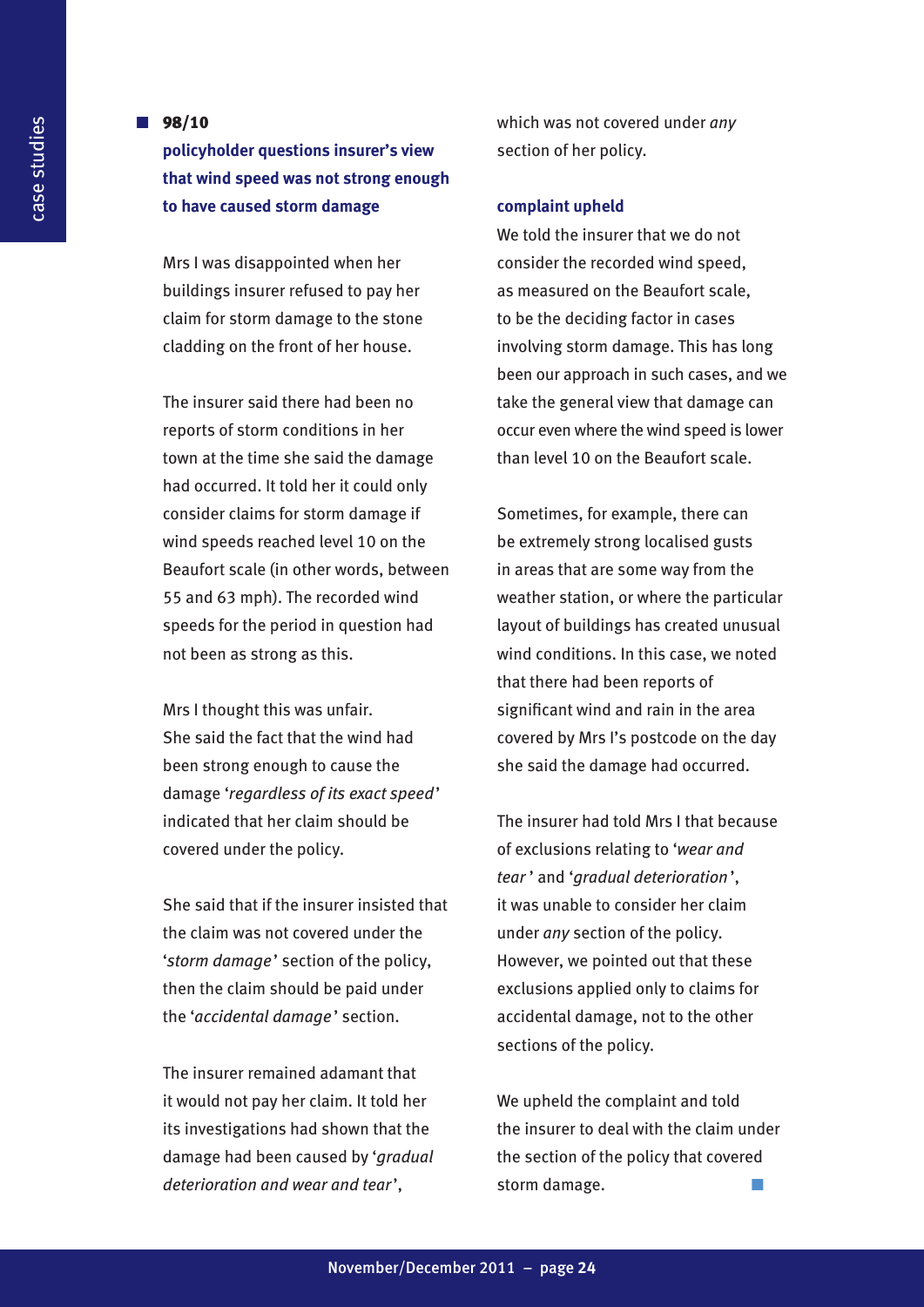### **... a retaining wall in his garden collapsed after heavy rainfall that he said amounted to a '***flood* **'.**

### **n**  $98/11$

### **dispute over claim for collapse of a retaining wall that policyholder says was caused by flooding**

Mr C put in a claim to his insurer when a retaining wall in his garden collapsed after heavy rainfall that he said amounted to a '*flood*'. His garden was on sloping ground and the wall, which was over 100 years old, had been holding back earth between the garden and the patio next to his house.

The loss adjuster appointed by the insurer inspected the damage and reported that it could not be attributable to an '*insured event* '. Instead, the loss adjuster said the main cause of the damage was gradual deterioration over a long period of time. As this was not covered under the policy, the insurer refused to pay the claim.

Mr C complained about this. He said he was sure the damage *was* covered – and that if the insurer would not meet the claim under the '*storm and flood*' section of the policy, then it should do so under the section that covered '*landslip*'.

The insurer disagreed. The policy stated that a claim for landslip could only succeed in these particular circumstances if Mr C's house or garage had been affected at the same time. This had not happened and the insurer re-stated its view that the cause of the damage was gradual deterioration over a long period of time, something that was not covered by the policy. Mr C then referred his complaint to us.

### **complaint not upheld**

Typically, for a flood claim to succeed, there would need to have been an accumulation of water, even if it had built up gradually. In this case there was no evidence of any build-up of water behind the retaining wall.  $\longrightarrow$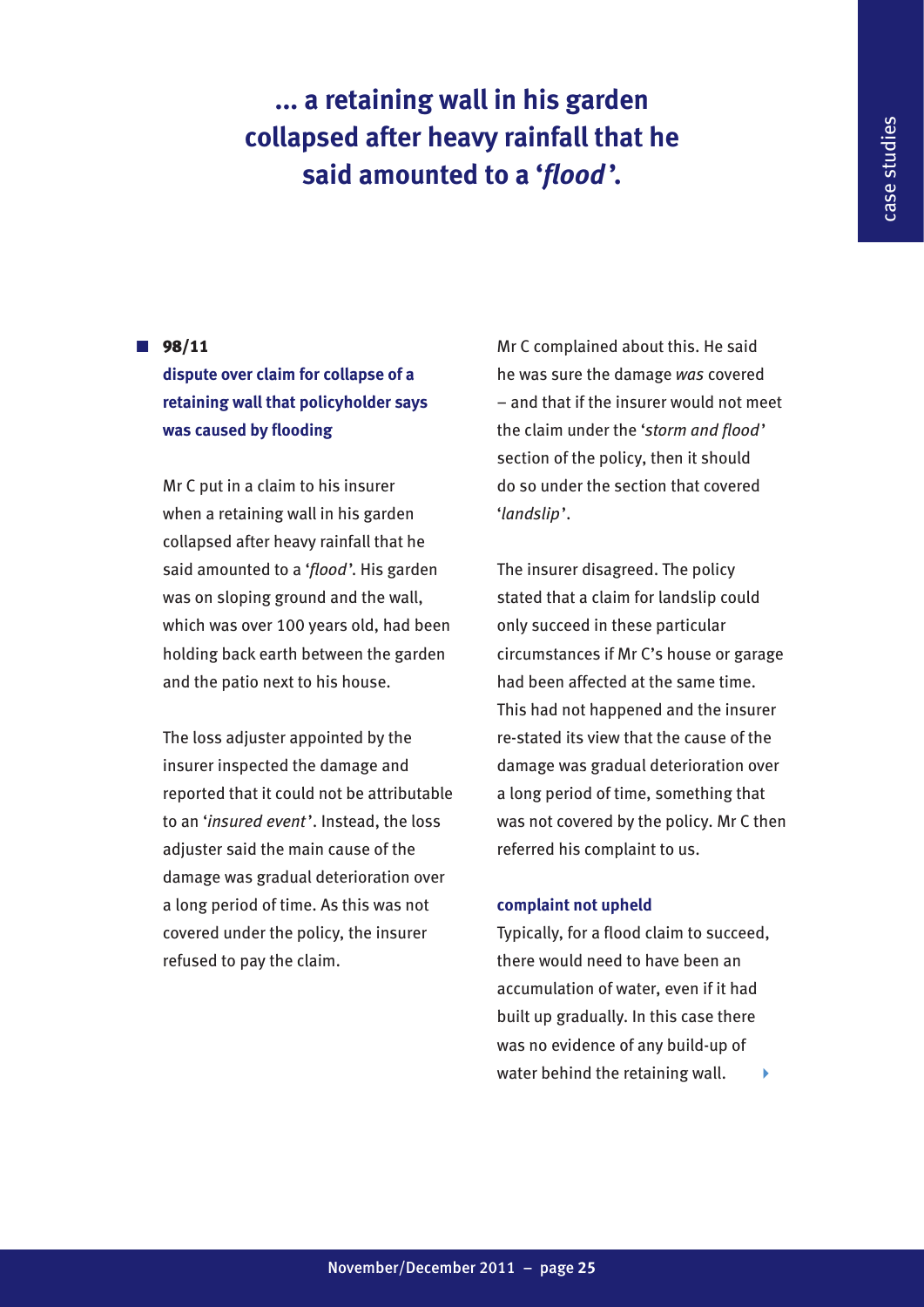### **... we did not think the insurer had acted unfairly or unreasonably.**

The loss adjuster had established that the wall incorporated '*weep holes*' for drainage. So to '*flood*' the soil the amount of rainfall would have had to be very substantial in order to overwhelm the weep holes and accumulate behind the wall. We checked the local weather records for the day of the incident and concluded that there had not been sufficient rainfall to have caused this type of flooding in this location.

We also looked at whether the damage might reasonably be attributed to a '*storm*'. There was no dispute that there had been some heavy rainfall in the period leading up to the damage. However, there was no evidence of the high winds normally associated with storm conditions. And we thought it unlikely, in any event, that a storm could have been sufficient, on its own, to cause the wall to collapse.

We confirmed that the policy conditions excluded damage to the wall caused by landslip in the absence of damage to the house or garden.

We explained to Mr C why we did not think the insurer had acted unfairly or unreasonably. We did not uphold the complaint.

 $98/12$ 

### **insurer refuses to pay claim for damaged guttering caused by heavy snowfall**

Mrs M put in a claim to her buildings insurer for storm damage when she discovered, after a week of heavy snowfall, that the guttering on the roof of her house had been damaged. The insurer would not pay out as it said the damage had been caused by the weight of the snow on the guttering over a period of time, rather than by an '*insured event*', such as a storm.

Unhappy with this, Mrs M brought her complaint to us.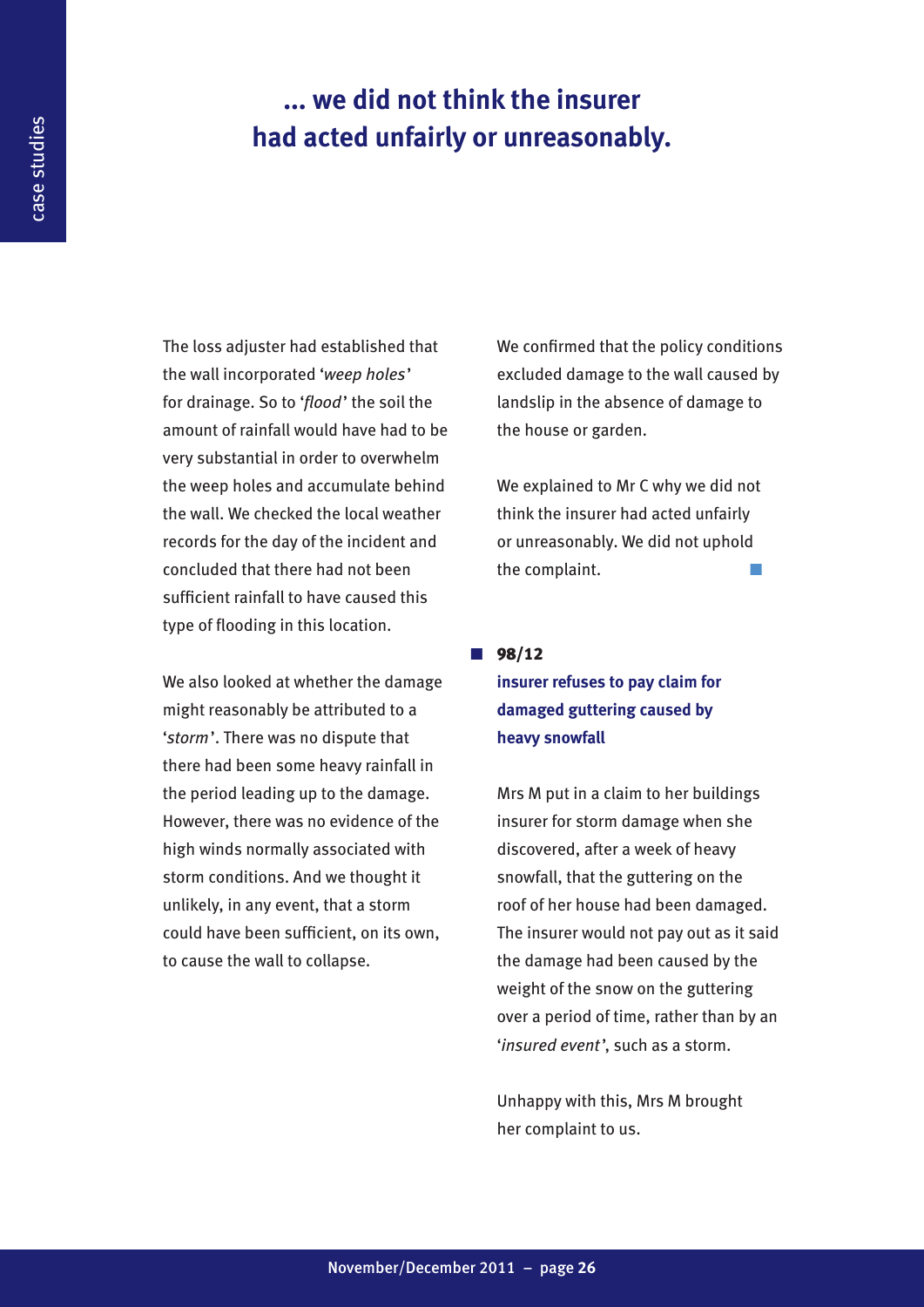### **complaint not upheld**

We looked at the details of Mrs M's policy, which provided cover for a list of '*insured events*' including flood, fire and storm. For a claim to succeed under the policy, the damage had to have been caused by one of these '*events*'.

There was no dispute about the fact that there had been extremely bad weather around the time when Mrs M discovered the damage to the guttering. However, as we explained to her, the policy did not provide cover for damage arising simply from bad weather. The weather had to have been severe enough to constitute a '*storm*', so we would generally expect it to have involved violent winds as well as rain, hail or snow.

Local weather records for the period when the damage happened showed there had been heavy snow on several consecutive days. However, there was nothing to indicate that there had been a '*storm*', as there was no evidence of violent wind.

The damage that had occurred in this case, caused by the weight of snow over a few days, was of the type that can often be claimed for under the '*accidental damage*' section of a household insurance policy. But Mrs M's policy did not include cover for accidental damage and there was no other section of the policy under which she could have claimed.

So we explained that, in the circumstances, the insurer had not treated her unfairly in refusing to pay her claim. We did not uphold the complaint.  $\blacksquare$ 

**MIX** Paper from responsible sources **FSC® C001785** 

Printed on Challenger Offset paper made from ECF (Elemental Chlorine-Free) wood pulps, acquired from sustainable forest reserves.

100% of the inks used in *ombudsman news* are vegetable-oil based, 95% of press chemicals are recycled for further use, and on average 99% of waste associated with this publication is recycled.